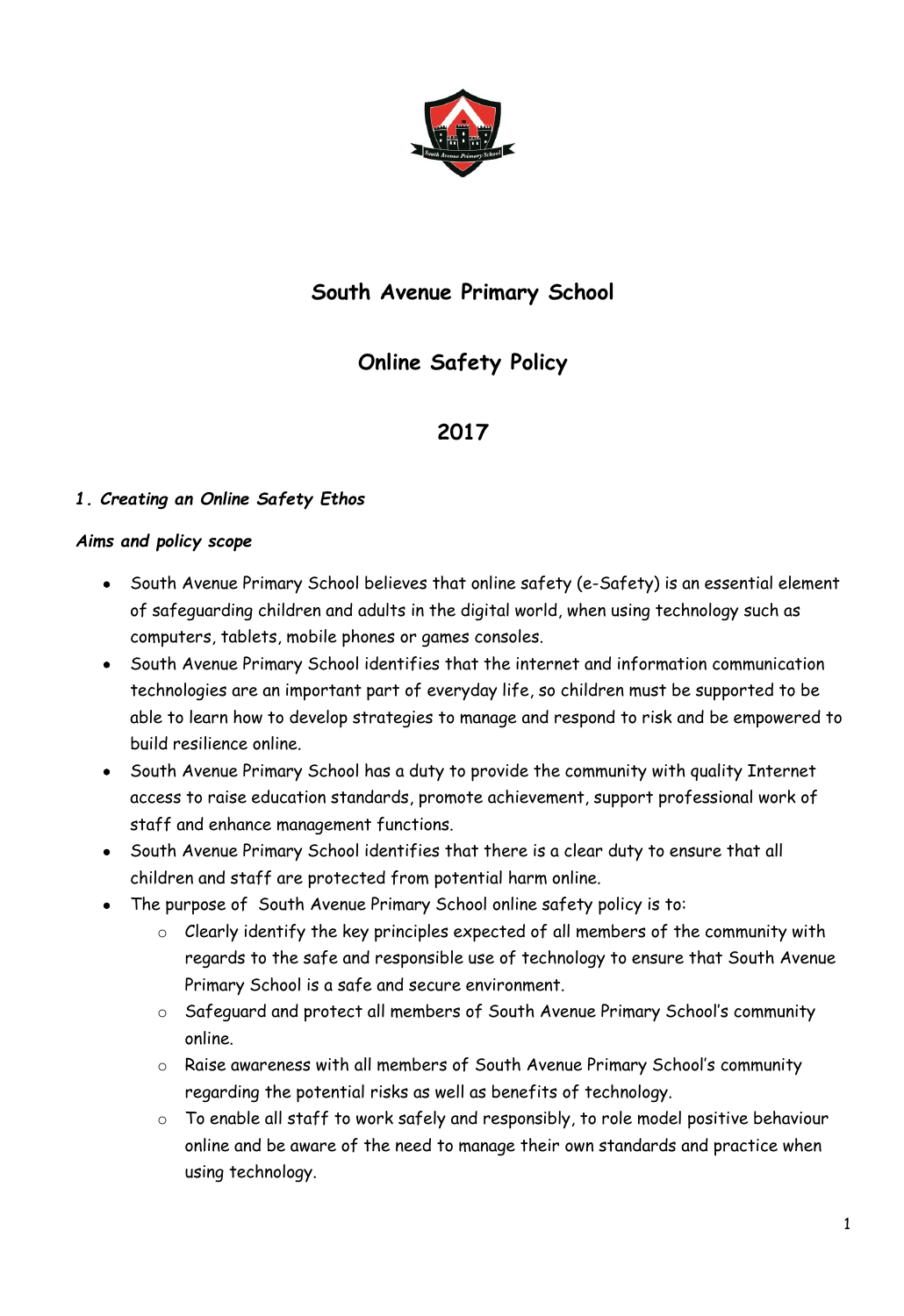- o Identify clear procedures to use when responding to online safety concerns that are known by all members of the community.
- This policy applies to all staff including the governing body, teachers, support staff, external contractors , visitors, volunteers and other individuals who work for or provide services on behalf of the school (collectively referred to as 'staff' in this policy) as well as children and parents/carers.
- This policy applies to all access to the internet and use of information communication devices, including personal devices, or where children, staff or other individuals have been provided with school issued devices for use off-site, such as a work laptops, tablets or mobile phones.
- This policy must be read in conjunction with other relevant school policies including (but not limited to) child protection, anti-bullying, behaviour, image use, Acceptable Use Policies and relevant curriculum based policies including computing, Personal Social and Health Education (PSHE) and Sex and Relationships Education (SRE).

## *1.2 Writing and reviewing the online safety policy*

The Designated Safeguarding Lead (DSL) is Mrs Claire Telford

The Online safety (e-Safety) lead for the Governing Body is Mr Andrew Watton

Policy approved by Head Teacher/Manager: ……………………………………………… Date: ……………

Policy approved by Governing Body: …………………………………………………… (Chair of Governors) Date: ……………

The date for the next policy review is Feb 18

- South Avenue Primary School's online safety policy has been written by the school, involving staff, pupils and parents/carers, building on the Kent County Council (KCC) online safety policy template, with specialist advice and input as required.
- The policy has been approved and agreed by the Leadership Team and Governing Body**.**
- The school has appointed Designated Safeguarding Lead Mrs C Telford as an appropriate member of the leadership team and the online safety lead.
- The school has appointed Mr Andrew Watton, Chair of Governors as the member of the Governing Body to take lead responsibility for online safety (e-Safety).
- The online safety (e–Safety) Policy and its implementation will be reviewed by the school at least annually or sooner if required.

#### *1.3 Key responsibilities for the community*

*1.3.1 The key responsibilities of the school leadership team are:*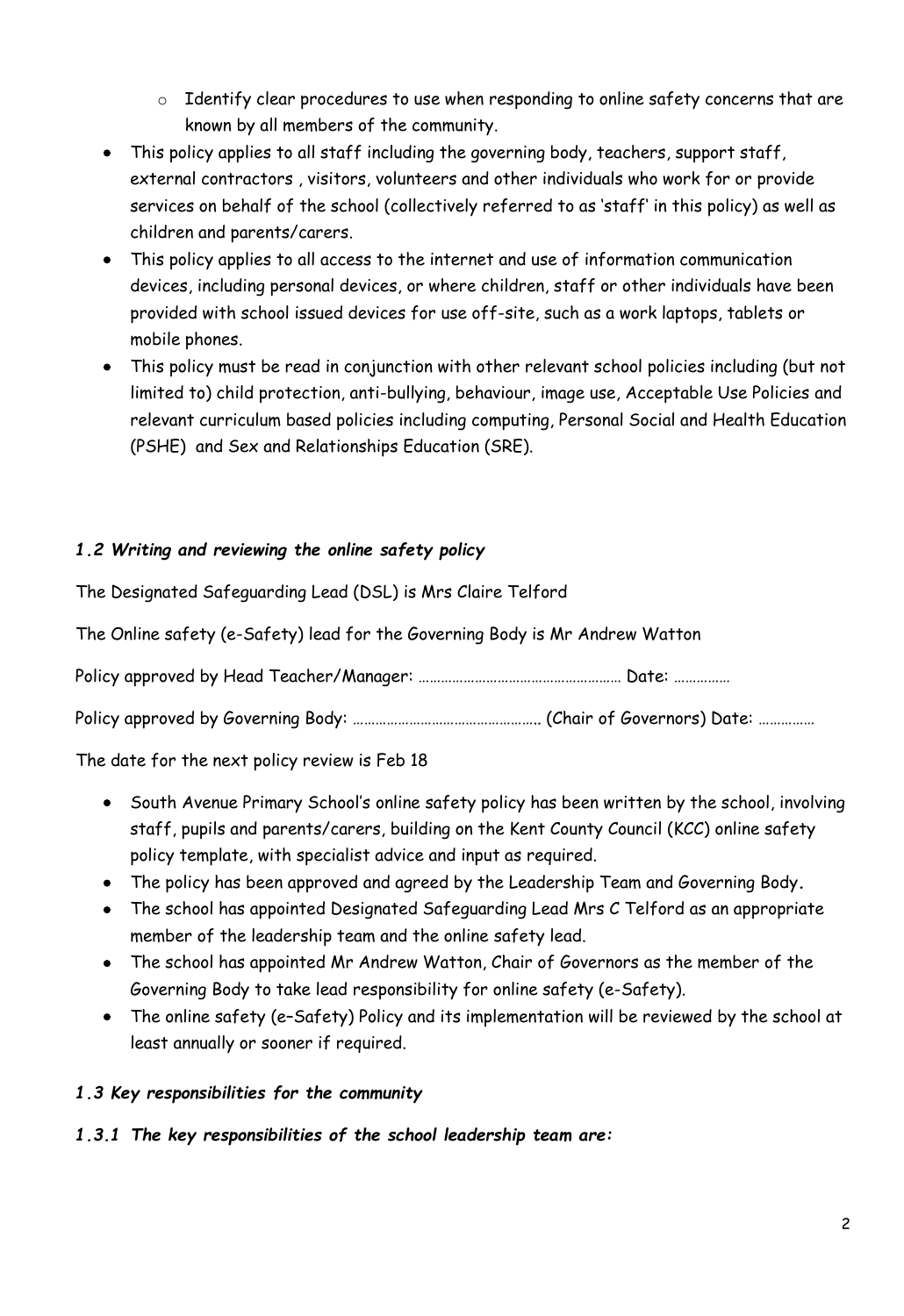- Developing, owning and promoting the online safety vision and culture to all stakeholders, in line with national and local recommendations with appropriate support and consultation throughout the school community.
- Ensuring that online safety is viewed by the whole community as a safeguarding issue and proactively developing a robust online safety culture.
- Supporting the Designated Safeguarding Lead (DSL) by ensuring they have sufficient time and resources to fulfil their online safety role and responsibilities.
- Ensuring there are appropriate and up-to-date policies and procedures regarding online safety including an Acceptable Use Policy which covers appropriate professional conduct and use of technology.
- To ensure that suitable and appropriate filtering and monitoring systems are in place to protect children from inappropriate content which meet the needs of the school community whilst ensuring children have access to required educational material.
- To work with and support technical staff in monitoring the safety and security of school systems and networks and to ensure that the school network system is actively monitored.
- Ensuring all members of staff receive regular, up-to-date and appropriate training regarding online safety roles and responsibilities and provide guidance regarding safe appropriate communications.
- Ensuring that online safety is embedded within a progressive whole school curriculum which enables all pupils to develop an age-appropriate understanding of online safety and the associated risks and safe behaviours.
- To be aware of any online safety incidents and ensure that external agencies and support are liaised with as appropriate.
- Receiving and regularly reviewing online safeguarding records and using them to inform and shape future practice.
- Ensuring there are robust reporting channels for the school community to access regarding online safety concerns, including internal, local and national support.
- Ensure that appropriate risk assessments are undertaken regarding the safe use of technology, including ensuring the safe and responsible use of devices.
- To ensure a member of the Governing Body is identified with a lead responsibility for supporting online safety.
- Auditing and evaluating current online safety practice to identify strengths and areas for improvement.

## *1.3.2 The key responsibilities of the Designated Safeguarding Lead are:*

- Acting as a named point of contact on all online safeguarding issues and liaising with other members of staff and other agencies as appropriate.
- Keeping up-to-date with current research, legislation and trends regarding online safety.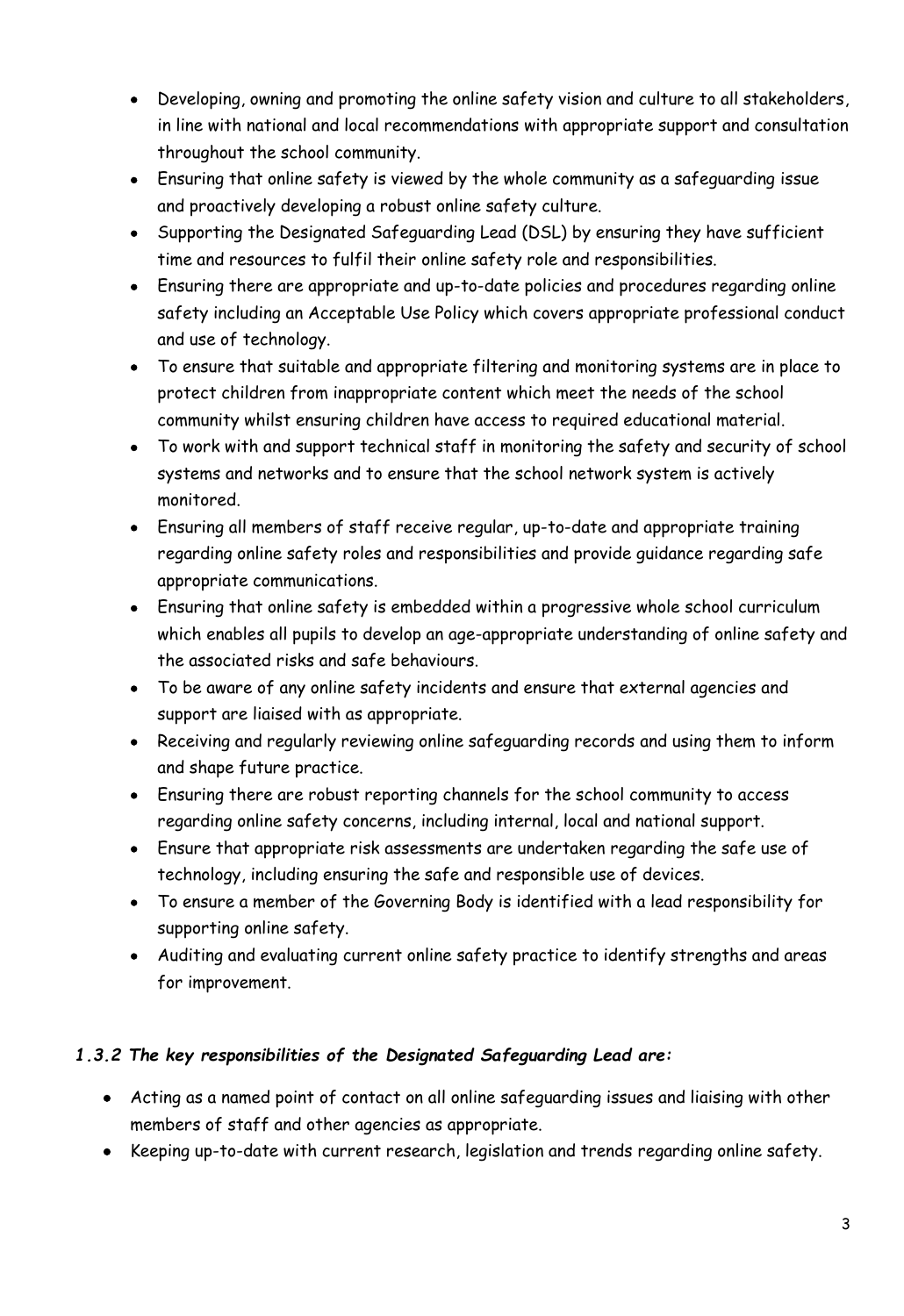- Alongside other staff with relevant linked responsibilities co-coordinating participation in local and national events to promote positive online behaviour, e.g. Safer Internet Day.
- Ensuring that online safety is promoted to parents and carers and the wider community through a variety of channels and approaches.
- Work with the school lead for data protection and data security to ensure that practice is in line with current legislation.
- Maintaining a record of online safety concerns/incidents and actions taken as part of the schools safeguarding recording structures and mechanisms.
- Monitor the school online safety incidents to identify gaps/trends and use this data to update the school education response to reflect need
- To report to the school leadership team, Governing Body and other agencies as appropriate, on online safety concerns and local data/figures.
- Liaising with the local authority and other local and national bodies, as appropriate.
- Working with the school leadership and management to review and update the online safety policies, Acceptable Use Policies (AUPs) and other related policies on a regular basis (at least annually) with stakeholder input.
- Ensuring that online safety is integrated with other appropriate school policies and procedures.

## *1.3.3 The key responsibilities for all members of staff are:*

- Contributing to the development of online safety policies.
- Reading the school Acceptable Use Policies (AUPs) and adhering to them.
- Taking responsibility for the security of school systems and data.
- Having an awareness of a range of different online safety issues and how they may relate to the children in their care.
- Modelling good practice when using new and emerging technologies
- Embedding online safety education in curriculum delivery wherever possible.
- Identifying individuals of concern and taking appropriate action by following school safeguarding policies and procedures.
- Knowing when and how to escalate online safety issues, internally and externally.
- Being able to signpost to appropriate support available for online safety issues, internally and externally.
- Maintaining a professional level of conduct in their personal use of technology, both on and off site.
- Demonstrating an emphasis on positive learning opportunities.
- Taking personal responsibility for professional development in this area.

# *1.3.4 In addition to the above, the key responsibilities for staff managing the technical environment are:*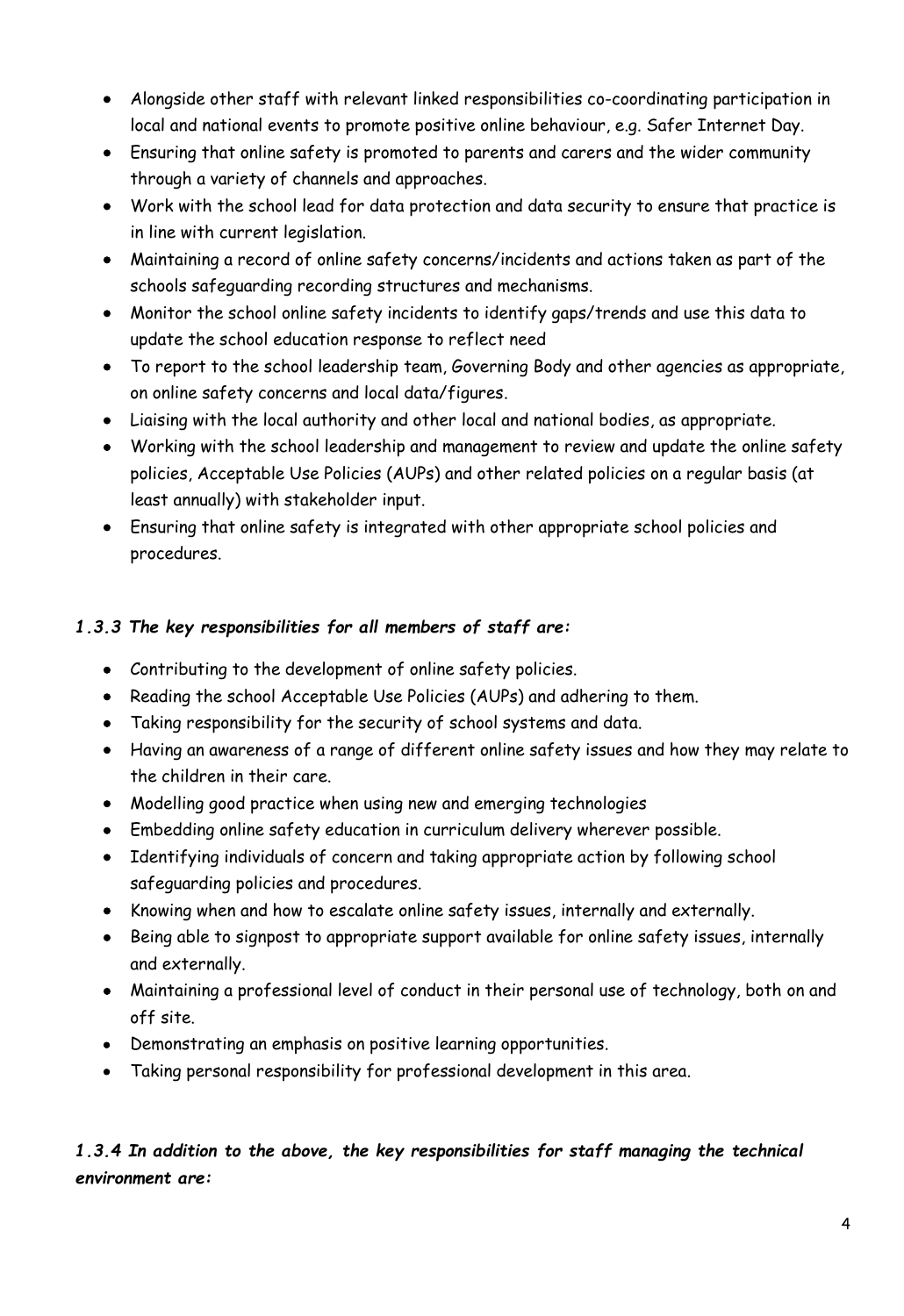- Providing a safe and secure technical infrastructure which support safe online practices while ensuring that learning opportunities are still maximised.
- Taking responsibility for the implementation of safe security of systems and data in partnership with the leadership and management team.
- To ensure that suitable access controls and encryption is implemented to protect personal and sensitive information held on school-owned devices.
- Ensuring that the schools filtering policy is applied and updated on a regular basis and that responsibility for its implementation is shared with the DSL.
- Ensuring that the use of the school's network is regularly monitored and reporting any deliberate or accidental misuse to the DSL.
- Report any breaches or concerns to the DSL and leadership team and together ensure that they are recorded and appropriate action is taken as advised.
- Developing an understanding of the relevant legislation as it relates to the security and safety of the technical infrastructure.
- Report any breaches and liaising with the local authority (or other local or national bodies) as appropriate on technical infrastructure issues.
- Providing technical support and perspective to the DSL and leadership team, especially in the development and implementation of appropriate online safety policies and procedures.
- Ensuring that the school's ICT infrastructure/system is secure and not open to misuse or malicious attack.
- Ensuring that appropriate anti-virus software and system updates are installed and maintained on all setting machines and portable devices.
- Ensure that appropriately strong passwords are applied and enforced for all but the youngest users.

## *1.3.5 The key responsibilities of children and young people are:*

- Contributing to the development of online safety policies.
- Reading the school Acceptable Use Policies (AUPs) and adhering to them.
- Respecting the feelings and rights of others both on and offline.
- Seeking help from a trusted adult if things go wrong, and supporting others that may be experiencing online safety issues.
- To take part in activities provided to help understand how to be safe online.

At a level that is appropriate to their individual age, ability and vulnerabilities:

- Taking responsibility for keeping themselves and others safe online.
- Taking responsibility for their own awareness and learning in relation to the opportunities and risks posed by new and emerging technologies.
- Assessing the personal risks of using any particular technology, and behaving safely and responsibly to limit those risks.

## *1.3.6 The key responsibilities of parents and carers are:*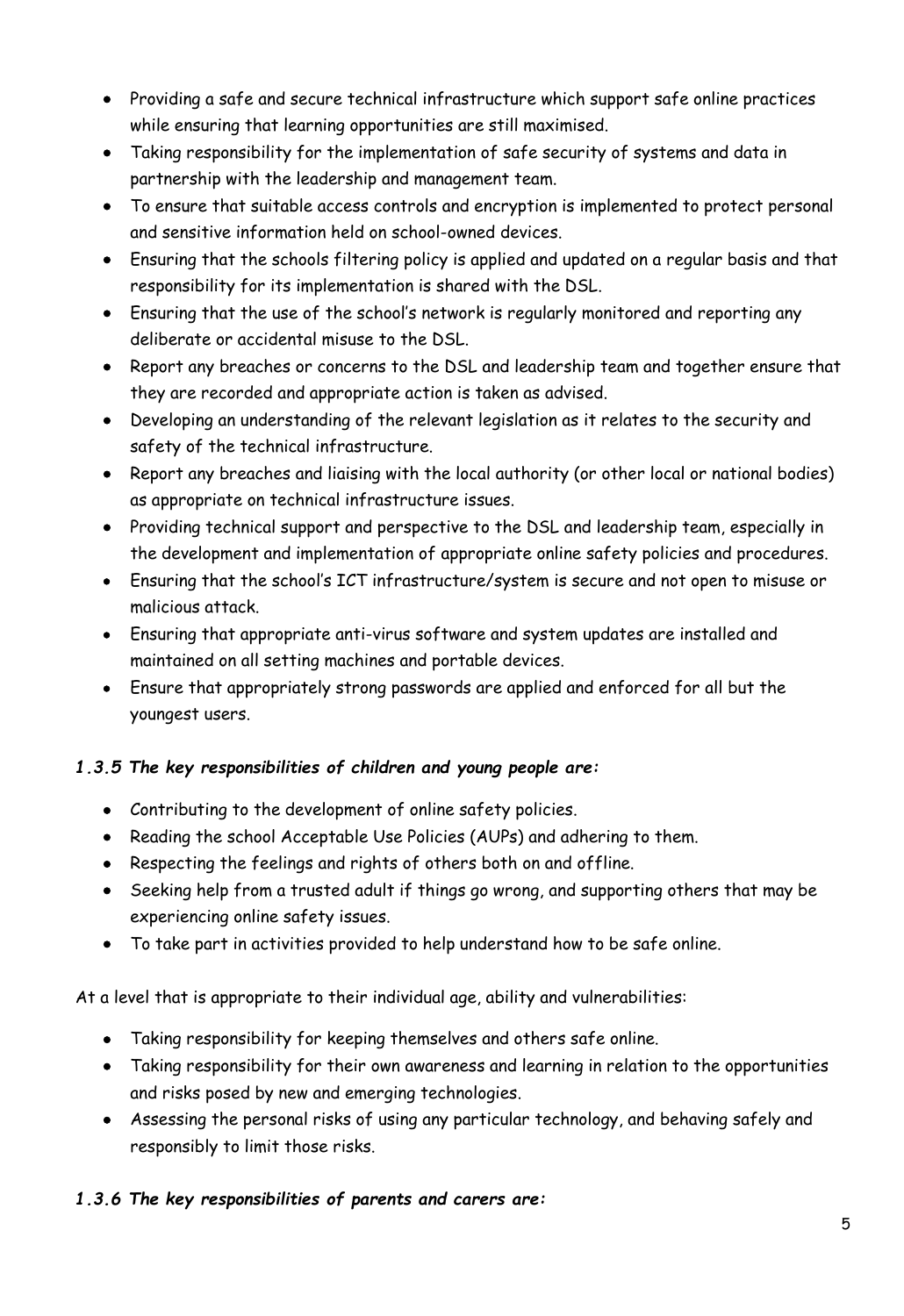- Reading the school Acceptable Use Policies, encouraging their children to adhere to them, and adhering to them themselves where appropriate.
- Discussing online safety issues with their children, supporting the school in their online safety approaches, and reinforcing appropriate safe online behaviours at home.
- Role modelling safe and appropriate uses of technology and social media.
- Identifying changes in behaviour that could indicate that their child is at risk of harm online.
- Seeking help and support from the school, or other appropriate agencies, if they or their child encounters online problems or concerns.
- Contributing to the development of the school online safety policies.
- Using school systems, such as learning platforms, and other network resources, safely and appropriately.
- Taking responsibility for their own awareness and learning in relation to the opportunities and risks posed by new and emerging technologies.

## *2. Online Communication and Safer Use of Technology*

#### *2.1 Managing the school/setting website*

- The school will ensure that information posted on the school website meets the requirements as identified by the Department for Education (DfE).
- The contact details on the website will be the school address, email and telephone number. Staff or pupils' personal information will not be published.
- The head teacher will take overall editorial responsibility for online content published and will ensure that information is accurate and appropriate.
- The website will comply with the school's quidelines for publications including accessibility, respect for intellectual property rights, privacy policies and copyright.
- Email addresses will be published carefully online, to avoid being harvested for spam.
- Pupils work will be published with their permission or that of their parents/carers.
- The administrator account for the school website will be safeguarded with an appropriately strong password.
- The school will post information about safeguarding, including online safety, on the school website for members of the community.

## *2.2 Publishing images and videos online*

- The school will ensure that all images and videos shared online are used in accordance with the school image use policy.
- The school will ensure that all use of images and videos take place in accordance other policies and procedures including data security, Acceptable Use Policies, Codes of Conduct, social media, use of personal devices and mobile phones etc.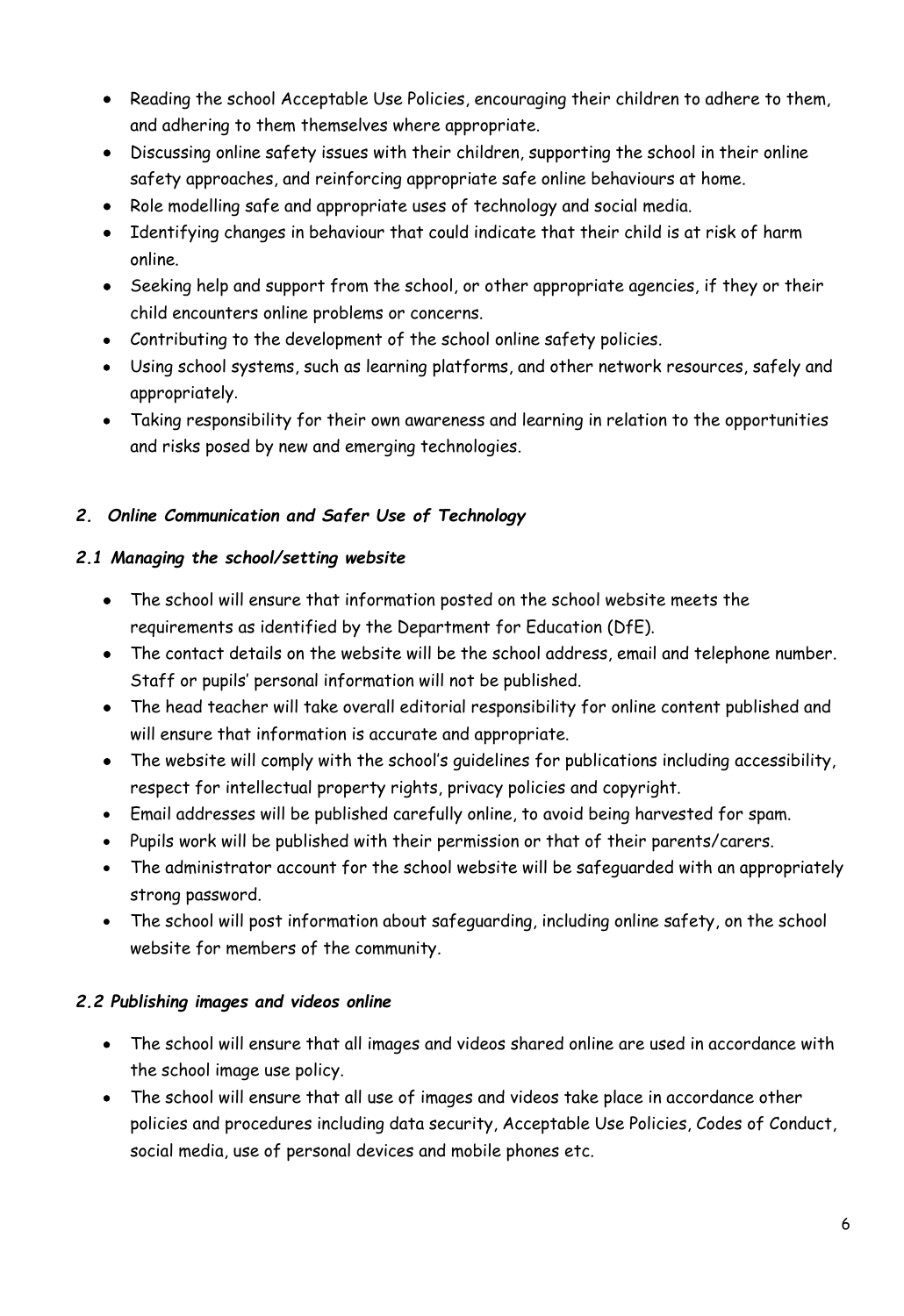• In line with the image policy, written permission from parents or carers will always be obtained before images/videos of pupils are electronically published.

## *2.3 Managing email*

- All members of staff are provided with a specific school email address to use for any official communication.
- The use of personal email addresses by staff for any official school business is not permitted.
- The forwarding of any chain messages/emails etc. is not permitted. Spam or junk mail will be blocked and reported to the email provider.
- Access to school email systems will always take place in accordance to data protection legislation.
- Members of the community must immediately tell a designated member of staff if they receive offensive communication and this will be recorded in the school safeguarding files/records.
- Staff will be encouraged to develop an appropriate work life balance when responding to email, especially if communication is taking place between staff and parents.
- Excessive social email use can interfere with teaching and learning and will be restricted. Access in school to external personal email accounts may be blocked and mobile phone use will not be permitted during lessons without prior permission from the Headteacher.
- Email sent to external organisations should be written carefully and due diligence taken before sending, in the same way as a letter written on school headed paper would be. The Headteacher may request that emails sent to certain parties or organisations be authorised by herself or a member of the Senior Leadership Team prior to sending.
- School email addresses and other official contact details will not be used for setting up personal social media accounts.

#### *2.5 Appropriate and safe classroom use of the internet and any associated devices*

- Internet use is a key feature of educational access and all children will receive age and ability appropriate education to support and enable them to develop strategies to respond to concerns as part of an embedded whole school curriculum. (See School Curriculum Policy)
- The school's internet access will be designed to enhance and extend education.
- Access levels to the internet will be reviewed to reflect the curriculum requirements and the age and ability of pupils.
- All members of staff are aware that they cannot rely on filtering alone to safeguard children and supervision, classroom management and education about safe and responsible use is essential.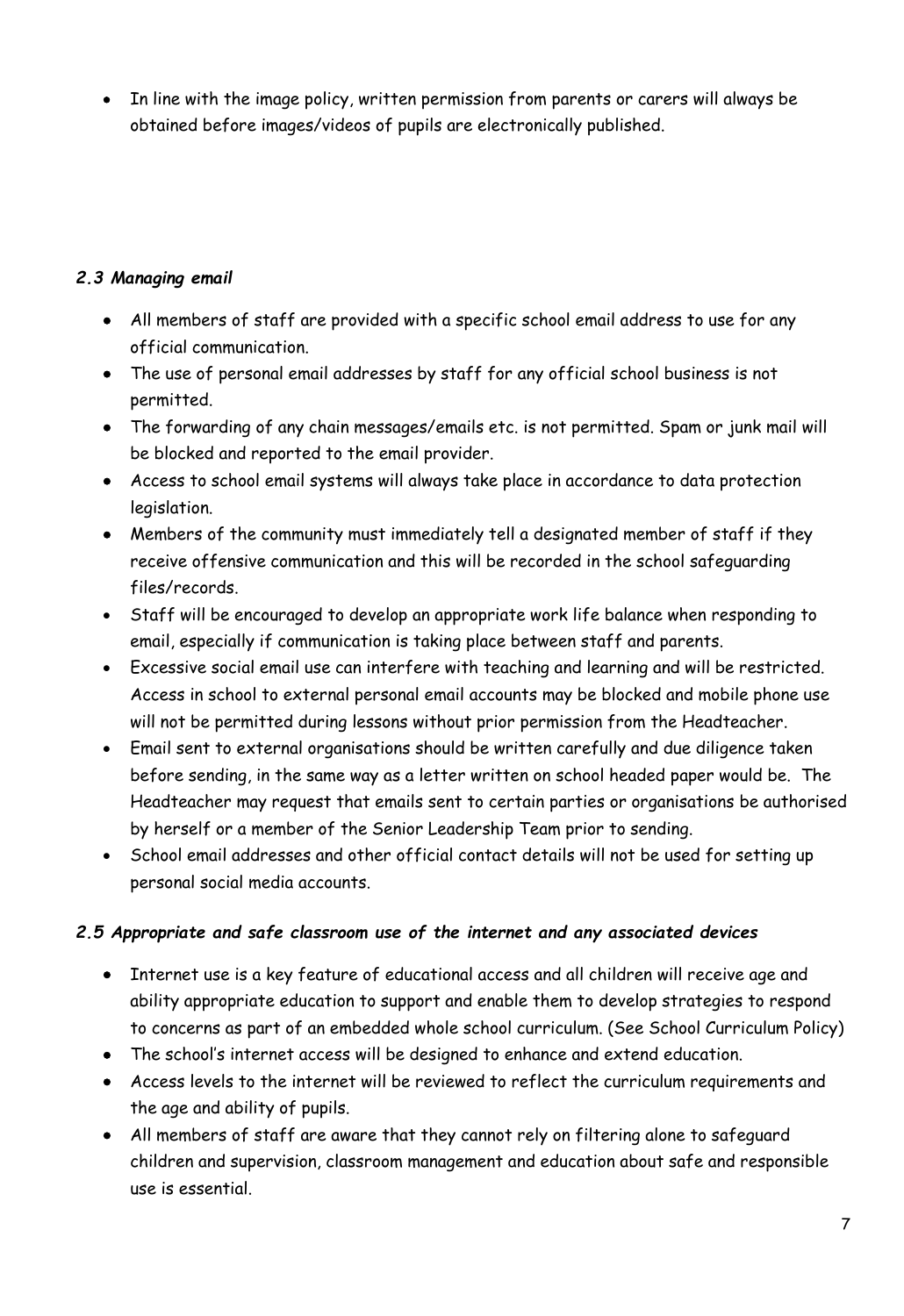- Supervision of pupils will be appropriate to their age and ability.
- At Early Years Foundation Stage and Key Stage 1 pupils' access to the Internet will be by adult demonstration with occasional directly supervised access to specific and approved online materials which supports the learning outcomes planned for the pupils' age and ability.
- At Key Stage 2 pupils will be supervised. Pupils will use age-appropriate search engines and online tools and online activities will be teacher-directed where necessary. Children will be directed to online material and resources which support the learning outcomes planned for the pupils' age and ability.
- All school owned devices will be used in accordance with the school Acceptable Use Policy and with appropriate safety and security measures in place.
- Members of staff will always evaluate websites, tools and apps fully before use in the classroom or recommending for use at home.
- Pupils will be educated in the effective use of the Internet in research, including the skills of knowledge location, retrieval and evaluation.
- The school will use age appropriate search tools (e.g. kidrex.org) as decided by the school following an informed risk assessment to identify which tool best suits the needs of our community.
- The school will ensure that the use of Internet-derived materials by staff and pupils complies with copyright law and acknowledge the source of information.
	- Pupils will be taught to be critically aware of the materials they read and shown how to validate information before accepting its accuracy.
	- The evaluation of online materials is a part of teaching and learning in every subject and will be viewed as a whole-school requirement across the curriculum.
	- The school will use the internet to enable pupils and staff to communicate and collaborate in a safe and secure environment.
	- The use of QR codes will be done in a secure way and will be for in-house use.

## *2.6 Management of school learning platforms/portals/gateways*

- Leaders/managers and staff will regularly monitor the usage of the Learning Platform (LP) in all areas, in particular message and communication tools and publishing facilities.
- Pupils/staff will be advised about acceptable conduct and use when using the LP.
- Only members of the current pupil, parent/carers and staff community will have access to the LP.
- All users will be mindful of copyright issues and will only upload appropriate content onto the LP.
- When staff, pupils' etc. leave the school their account or rights to specific school areas will be disabled or (if appropriate) transferred to their new establishment.
- Any concerns about content on the LP will be recorded and dealt with in the following ways: a) The user will be asked to remove any material deemed to be inappropriate or offensive.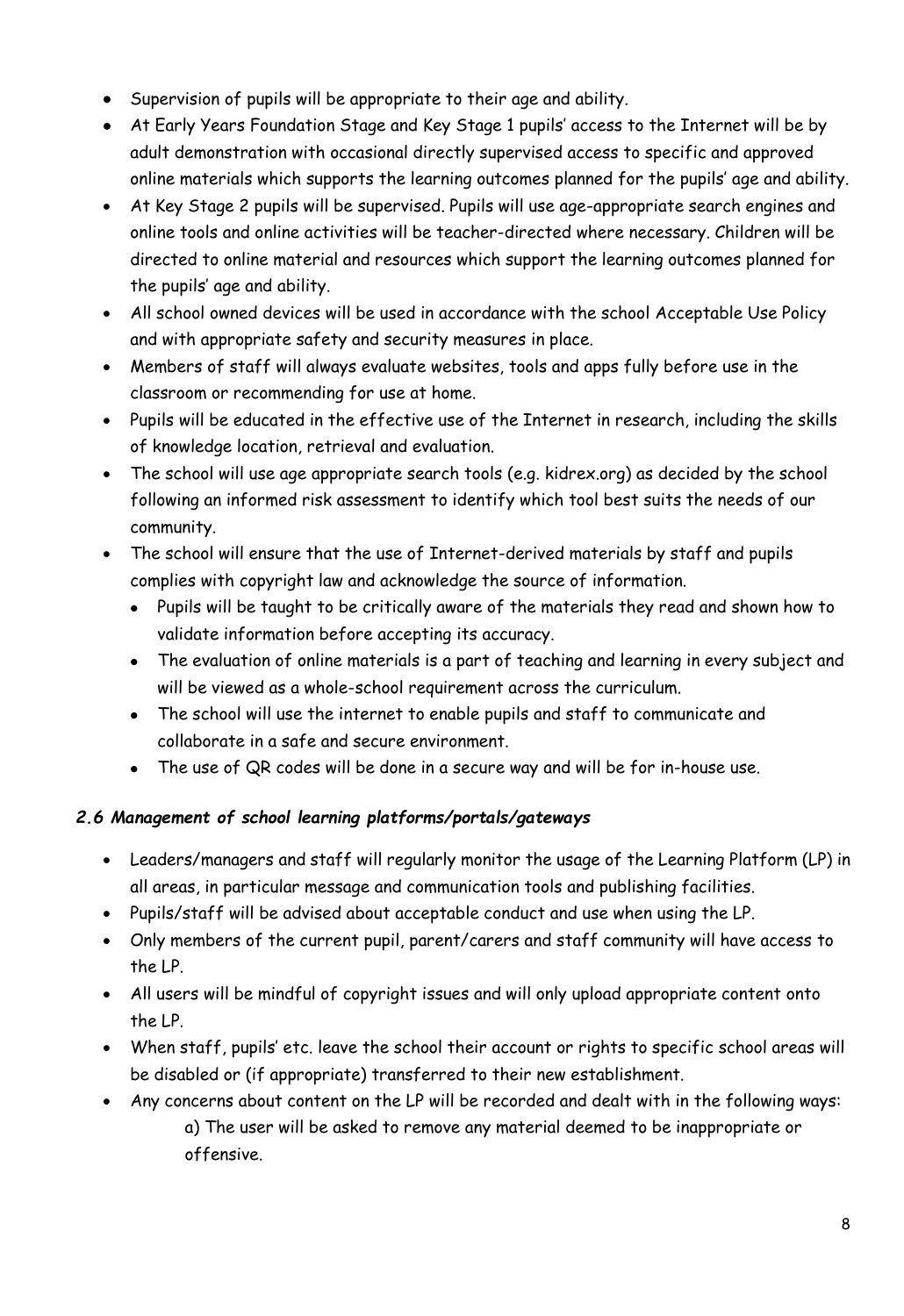b) The material will be removed by the site administrator if the user does not comply.

c) Access to the LP for the user may be suspended.

d) The user will need to discuss the issues with a member of leadership before reinstatement.

e) A pupil's parent/carer may be informed.

- A visitor may be invited onto the LP by a member of the leadership team (normally the Headteacher) . In this instance there may be an agreed focus or a limited time slot.
- Pupils may require editorial approval from a member of staff. This may be given to the pupil to fulfil a specific aim and may have a limited time frame.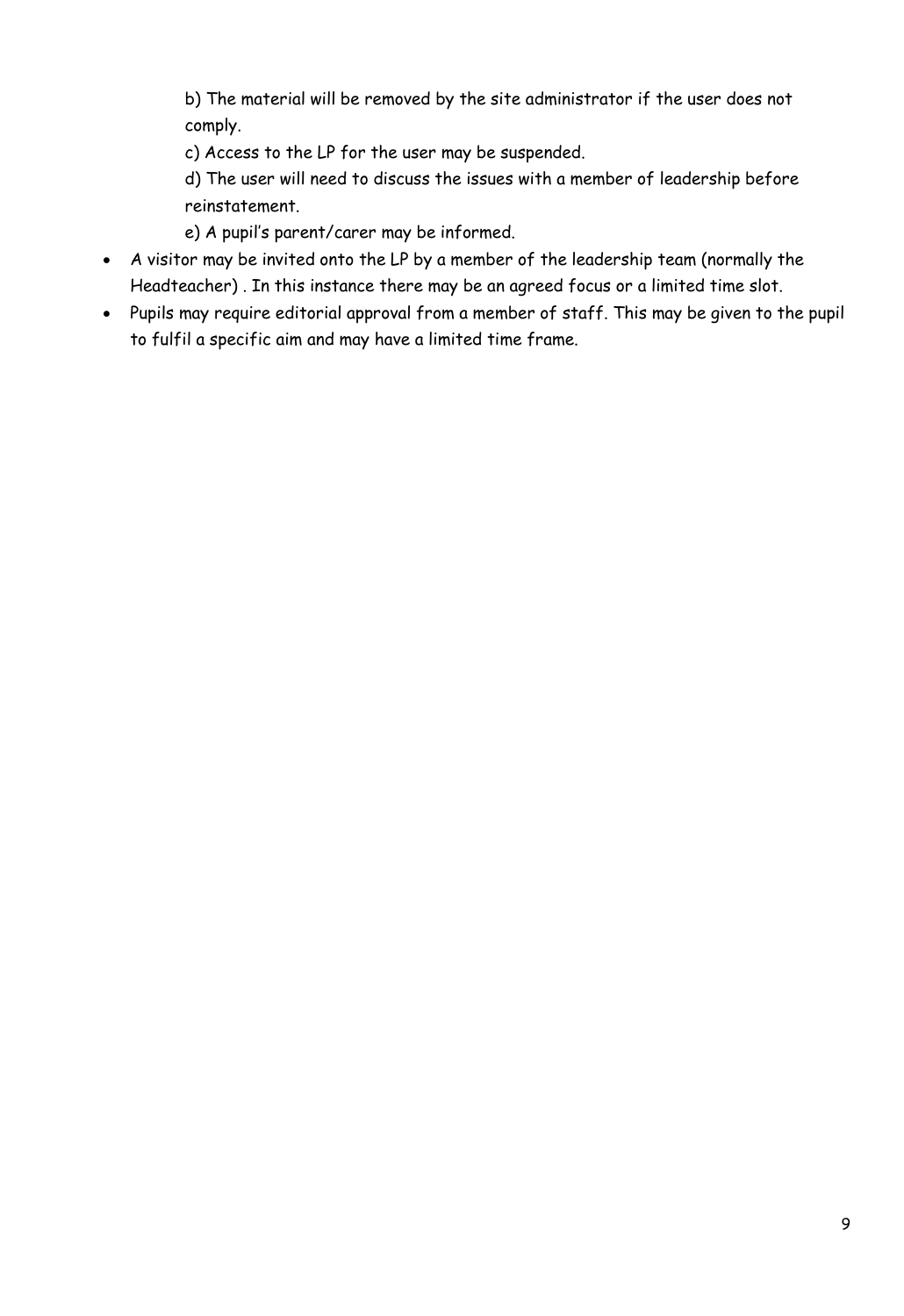#### **3.** *Social Media Policy*

#### *3.1. General social media use*

- Expectations regarding safe and responsible use of social media will apply to all members of South Avenue Primary School's community and exist in order to safeguard both the school/setting and the wider community, on and offline. Examples of social media may include blogs, wikis, social networking sites, forums, bulletin boards, multiplayer online gaming, apps, video/photo sharing sites, chatrooms, instant messenger and many others.
- All members of South Avenue Primary School's community will be encouraged to engage in social media in a positive, safe and responsible manner at all times.
- Information about safe and responsible use of social media will be communicated clearly and regularly to all members of South Avenue Primary School's community.
- All members of South Avenue Primary School's community are advised not to publish specific and detailed private thoughts, concerns, pictures or messages on any social media services, especially content that may be considered threatening, hurtful or defamatory to others.
- The school/setting will control pupil and staff access to social media and social networking sites whilst on site and when using school provided devices and systems. As of January 2017 the school is starting to develop its use of social media and this will be carefully controlled and monitored by the Headteacher.
- The use of social networking applications during school hours for personal use is not permitted.
- Inappropriate or excessive use of social media during school/work hours or whilst using school/setting devices may result in disciplinary or legal action and/or removal of Internet facilities.
- Any concerns regarding the online conduct of any member of South Avenue Primary School's community on social media sites should be reported to the leadership team and will be managed in accordance with policies such as anti-bullying, allegations against staff, behaviour and safeguarding/child protection.
- Any breaches of school/setting policy may result in criminal, disciplinary or civil action being taken and this will depend upon the age of those involved and the circumstances of the wrong committed. Action taken will be accordance with relevant policies, such as anti-bullying, allegations against staff, behaviour and safeguarding/child protection.

#### *3.2. Official use of social media*

South Avenue Primary School's official social media channels are under development at the time of writing this policy, however as this is imminent the school has put in place the following protocols:

> Official use of social media sites by the school/setting will only take place with clear educational or community engagement objectives with specific intended outcomes e.g. increasing parental engagement.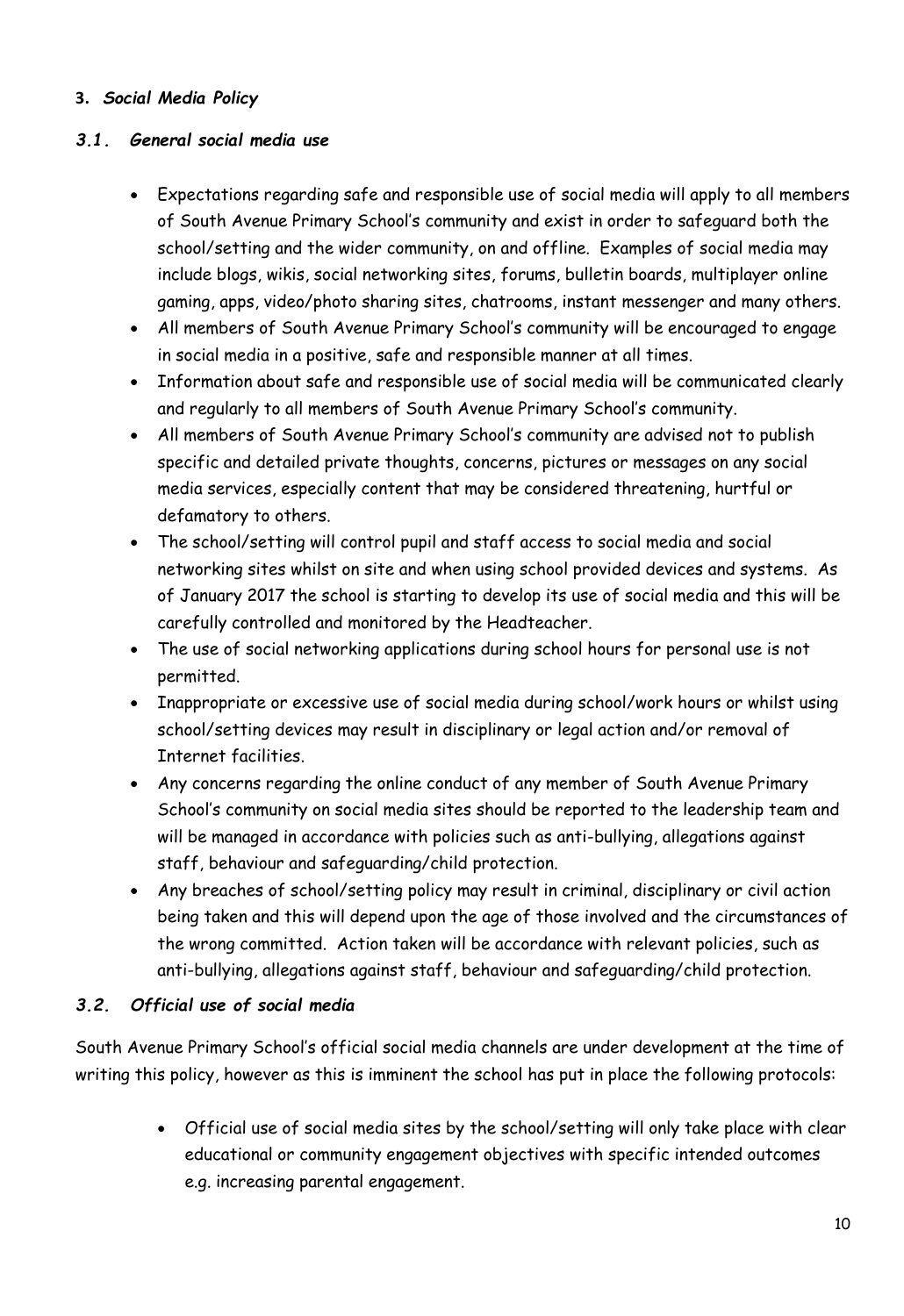- Official use of social media sites as communication tools will be risk assessed and formally approved by the Headteacher.
- Official school/setting social media channels will be set up as distinct and dedicated social media site or account for educational or engagement purposes.
- Staff will use school/setting provided email addresses to register for and manage any official approved social media channels.
- Members of staff running official social media channels will sign a specific Acceptable Use Policy (AUP) to ensure they are aware of the required behaviours and expectations of use and to ensure that sites are used safely, responsibly and in accordance with local and national guidance and legislation.
- All communication on official social media platforms will be clear, transparent and open to scrutiny.
- Any online publication on official social media sites will comply with legal requirements including the Data Protection Act 1998, right to privacy conferred by the Human Rights Act 1998, or similar duty to protect private information and will not breach any common law duty of confidentiality, copyright etc.
- Official social media use will be in line with existing policies including anti-bullying and child protection.
- Images or videos of children will only be shared on official social media sites/channels in accordance with the image use policy.
- Information about safe and responsible use of social media channels will be communicated clearly and regularly to all members of the community.
- Official social media sites, blogs or wikis will be suitably protected (e.g. password protected) and where possible/appropriate, run and/or linked to from the school/setting website and take place with written approval from the Leadership Team.
- Leadership staff must be aware of account information and relevant details for social media channels in case of emergency, such as staff absence.
- Parents/Carers and pupils will be informed of any official social media use, along with expectations for safe use and action taken to safeguard the community.
- Public communications on behalf of the school/setting will, where possible, be read and agreed by at least one other colleague (SLT) and initially all public communications must be approved by the Headteacher.
- Official social media channels will link back to the school/setting website and/or Acceptable Use Policy to demonstrate that the account is official.
- The school/setting will ensure that any official social media use does not exclude members of the community who are unable or unwilling to use social media channels.

## *3.3 Staff personal use of social media*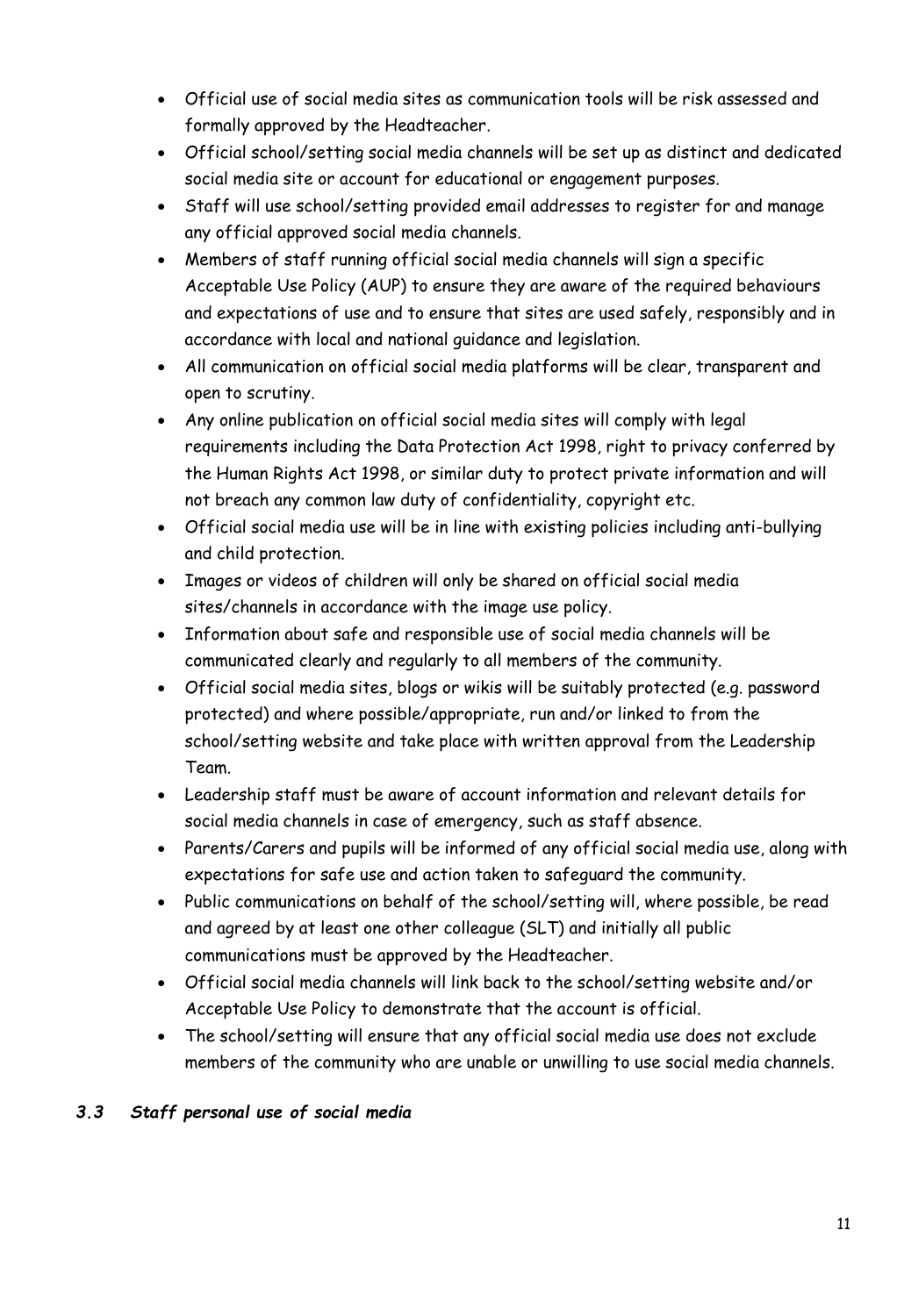- The safe and responsible use of social networking, social media and personal publishing sites will be discussed with all members of staff as part of staff induction and will be revisited and communicated via regular staff training opportunities.
- Safe and professional behaviour will be outlined for all members of staff (including volunteers) as part of the school/setting Acceptable Use Policy.
- All members of staff are advised not to communicate with or add as 'friends' any current or past children/pupils or current or past pupils' family members via any personal social media sites, applications or profiles. Any pre-existing relationships, or exceptions that may compromise this will be discussed with the Designated Safeguarding Lead and/or the headteacher.
- If ongoing contact with pupils is required once they have left the school roll, then members of staff will be expected to use official school provided communication tools.
- All communication between staff and members of the school community on school business will take place via official approved communication channels (such as an official setting provided email address or phone numbers)
- Staff will not use personal social media accounts to make contact with pupils or parents, nor should any contact be accepted, except in circumstance whereby prior approval has been given by the Headteacher.
- Any communication from pupils/parents received on personal social media accounts will be reported to the schools designated safeguarding lead.
- Information and content that staff members have access to as part of their employment, including photos and personal information about pupils and their family members, colleagues etc. will not be shared or discussed on personal social media sites.
- All members of staff are strongly advised to safeguard themselves and their privacy when using social media sites. This will include being aware of location sharing services, setting the privacy levels of their personal sites as strictly as they can, opting out of public listings on social networking sites, logging out of accounts after use and keeping passwords safe and confidential.
- All members of staff are encouraged to carefully consider the information, including text and images, they share and post online and to ensure that their social media use is compatible with their professional role and is in accordance with school's policies (including, safeguarding, confidentiality, data protection etc.) and the wider professional (DfE Teacher Standards) and legal framework.
- Members of staff will be encouraged to manage and control the content they share and post online. Advice will be provided to staff via staff training and by sharing appropriate guidance and resources on a regular basis.
- Members of staff will notify the Leadership/Management Team immediately if they consider that any content shared or posted via any information and communications technology, including emails or social networking sites conflicts with their role in the school/setting.
- Members of staff are encouraged not to identify themselves as employees of South Avenue Primary School on their personal social networking accounts. This is to prevent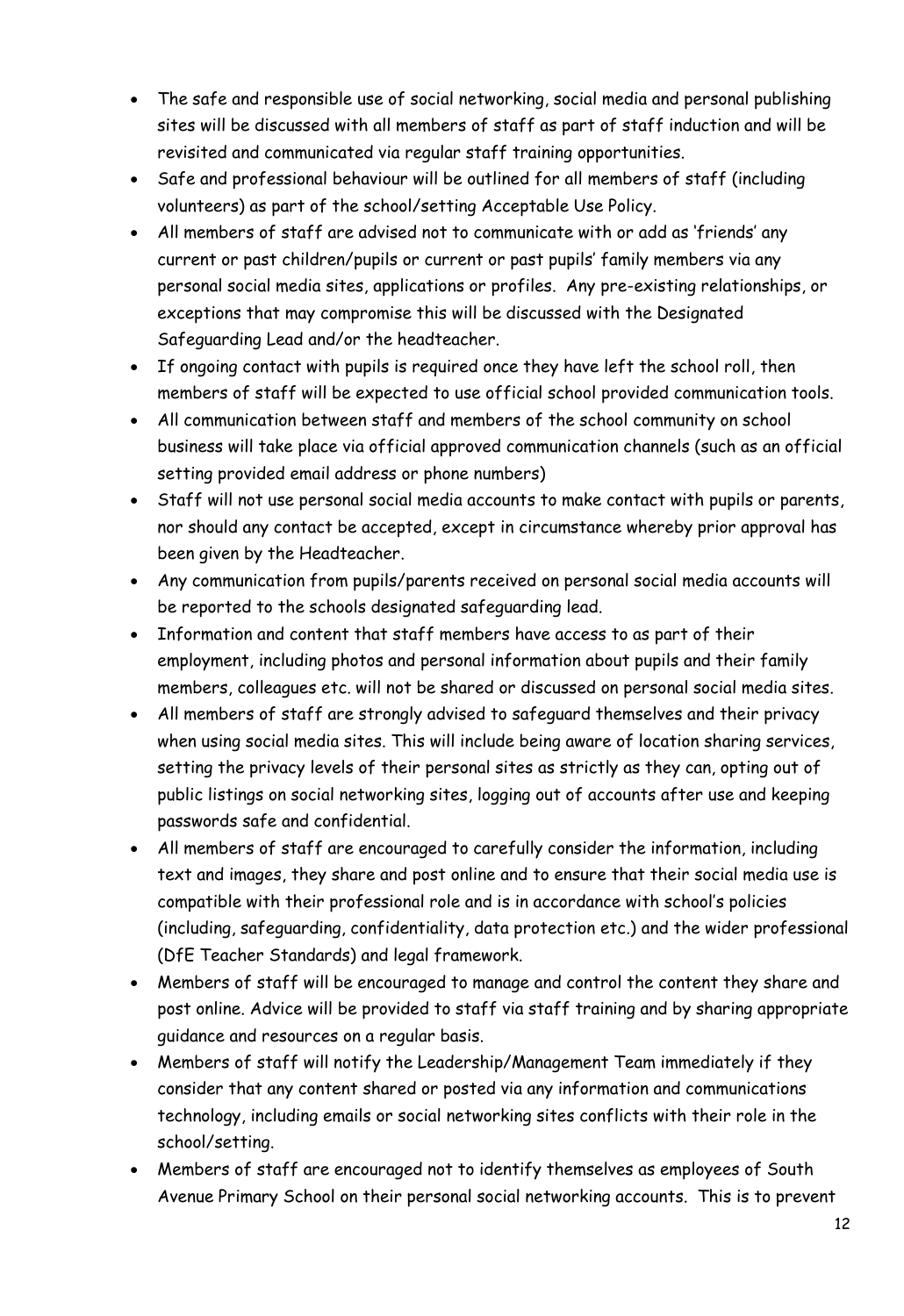information on these sites from being linked with the school/setting and also to safeguard the privacy of staff members and the wider community.

- Members of staff will ensure that they do not represent their personal views as that of the school/setting on social media.
- School/setting email addresses will not be used for setting up personal social media accounts.
- Members of staff who follow/like the school/settings social media channels will be advised to use dedicated professionals accounts, where possible, to avoid blurring professional boundaries.

## *3.4 Staff official use of social media*

- If members of staff are participating in online activity as part of their capacity as an employee of the school/setting, then they are requested to be professional at all times and to be aware that they are an ambassador for the school/setting.
- Staff using social media officially will disclose their official role/position but always make it clear that they do not necessarily speak on behalf of the school/setting.
- Staff using social media officially will be responsible, credible, fair and honest at all times and consider how the information being published could be perceived or shared.
- Staff using social media officially will always act within the legal frameworks they would adhere to within the workplace, including libel, defamation, confidentiality, copyright, data protection as well as equalities laws.
- Staff must ensure that any image posted on any official social media channel has appropriate written parental consent.
- Staff using social media officially will be accountable and must not disclose information, make commitments or engage in activities on behalf of the school/setting unless they are authorised to do so.
- Staff using social media officially will inform their line manager, the Designated Safeguarding Lead and/or the head teacher of any concerns such as criticism or inappropriate content posted online.
- Staff will not engage with any direct or private messaging with children or parents/carers through social media and will communicate via official communication channels.
- Staff using social media officially will sign the school/setting social media Acceptable Use Policy.

## *3.5 Pupils use of social media*

- Safe and responsible use of social media sites will be outlined for children and their parents as part of the Acceptable Use Policy.
- Personal publishing on social media sites will be taught to pupils as part of an embedded and progressive education approach via age appropriate sites which have been risk assessed and approved as suitable for educational purposes.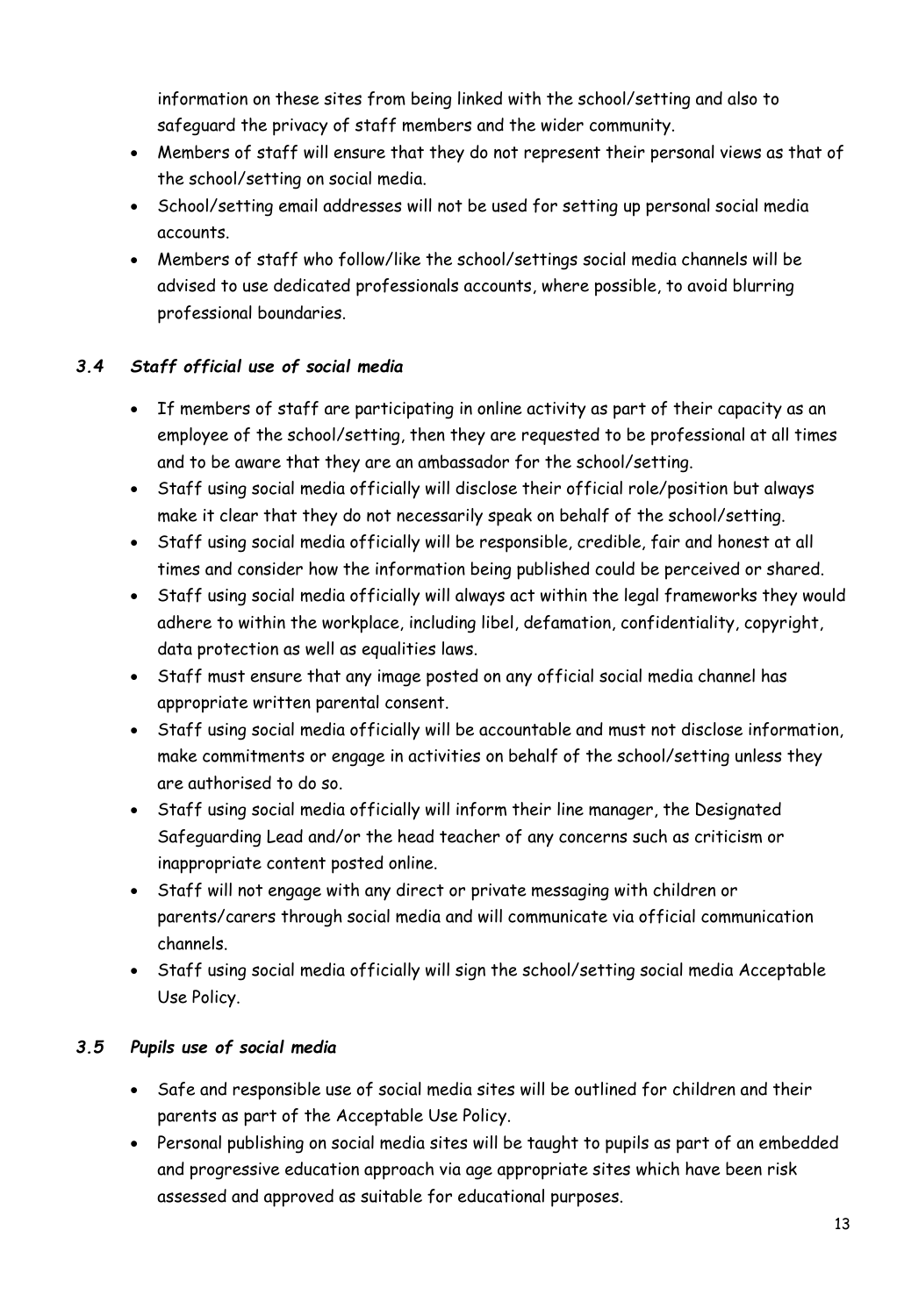- Pupils will be advised to consider the risks of sharing personal details of any kind on social media sites which may identify them and / or their location. Examples would include real/full name, address, mobile or landline phone numbers, school attended, Instant messenger contact details, email addresses, full names of friends/family, specific interests and clubs etc.
- Pupils will be advised not to meet any online friends without a parent/carer or other responsible adult's permission and only when they can be present.
- Pupils will be advised on appropriate security on social media sites and will be encouraged to use safe and passwords, deny access to unknown individuals and be supported in learning how to block and report unwanted communications.
- Pupils will be encouraged to approve and invite known friends only on social networking sites and to deny access to others by making profiles private/protected.
- Parents will be informed of any official social media use with pupils and written parental consent will be obtained, as required.
- Any official social media activity involving pupils will be moderated by the school where possible.
- The school is aware that many popular social media sites state that they are not for children under the age of 13, therefore the School will not create accounts within school specifically for children under this age.
- Any concerns regarding pupils' use of social networking, social media and personal publishing sites, both at home and at school, will be dealt with in accordance with existing school policies including anti-bullying and behaviour.
- Any concerns regarding pupils' use of social networking, social media and personal publishing sites, both at home and at school, will be raised with parents/carers, particularly when concerning any underage use of social media sites.

## *4. Use of Personal Devices and Mobile Phones*

- *4.1*
- The widespread ownership of mobile phones and a range of other personal devices among children, young people and adults will require all members of South Avenue Primary's community to take steps to ensure that mobile phones and personal devices are used responsibly.
- The use of mobile phones and other personal devices by young people and adults will be decided by the school and is covered in appropriate policies including the school Acceptable Use and Mobile Phone policy.
- South Avenue Primary recognises that personal communication through mobile technologies is an accepted part of everyday life for children, staff and parents/carers but requires that such technologies need to be used safely and appropriately within schools.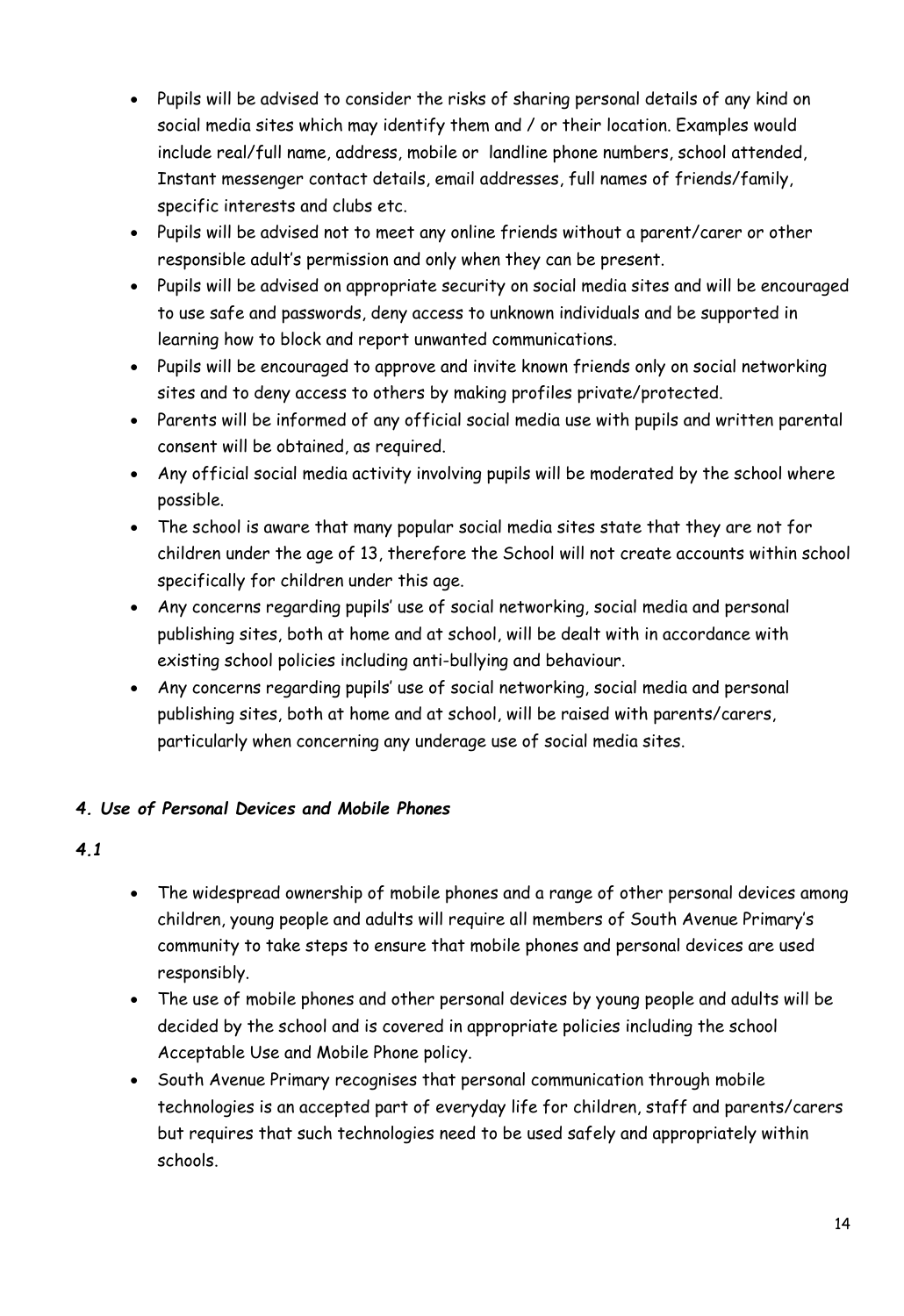## **4.2 Expectations for safe use of personal devices and mobile phones**

- All use of personal devices and mobile phones will take place in accordance with the law and other appropriate school policies (*see staff handbook).*
- Electronic devices of all kinds that are brought in on site are the responsibility of the user at all times. The school/setting accepts no responsibility for the loss, theft or damage of such items. Nor will the school/setting accept responsibility for any adverse health effects caused by any such devices either potential or actual.
- Mobile phones and personal devices are not permitted to be used in certain areas within the school site (or during off site school activities) such as changing rooms, toilets and swimming pools.
- The sending of abusive or inappropriate messages or content via mobile phones or personal devices is forbidden by any member of the community and any breaches will be dealt with as part of the discipline/behaviour policy.
- Members of staff will be issued with a work phone number and email address where contact with pupils or parents/carers is required.
- All members of South Avenue Primary community will be advised to take steps to protect their mobile phones or devices from loss, theft or damage.
- All members of South Avenue Primary community will be advised to use passwords/pin numbers to ensure that unauthorised calls or actions cannot be made on their phones or devices if they are lost or stolen. Passwords and pin numbers should be kept confidential. Mobile phones and personal devices should not be shared.
- All members of South Avenue Primary community will be advised to ensure that their mobile phones and personal devices do not contain any content which may be considered to be offensive, derogatory or would otherwise contravene the school policies.
- School mobile phones and devices must always be used in accordance with the Acceptable Use Policy and staff handbook guidelines.
- School mobile phones and devices used for communication with parents and pupils must be suitably protected via a passcode/password/pin and must only be accessed and used by members of staff.

## **4.3 Pupils' use of personal devices and mobile phones**

- Pupils will be educated regarding the safe and appropriate use of personal devices and mobile phones.
- All use of mobile phones and personal devices by children will take place in accordance with the acceptable use policy.
- Pupil's personal mobile phones and personal devices will be kept in a secure place i.e. handed in at the school office, switched off and not used during the school day.
- Mobile phones or personal devices will not be used by pupils during lessons or formal school time unless as part of an approved and directed curriculum based activity with consent from a member of staff. The use of personal mobile phones or devices for a specific education purpose does not mean that blanket use is permitted.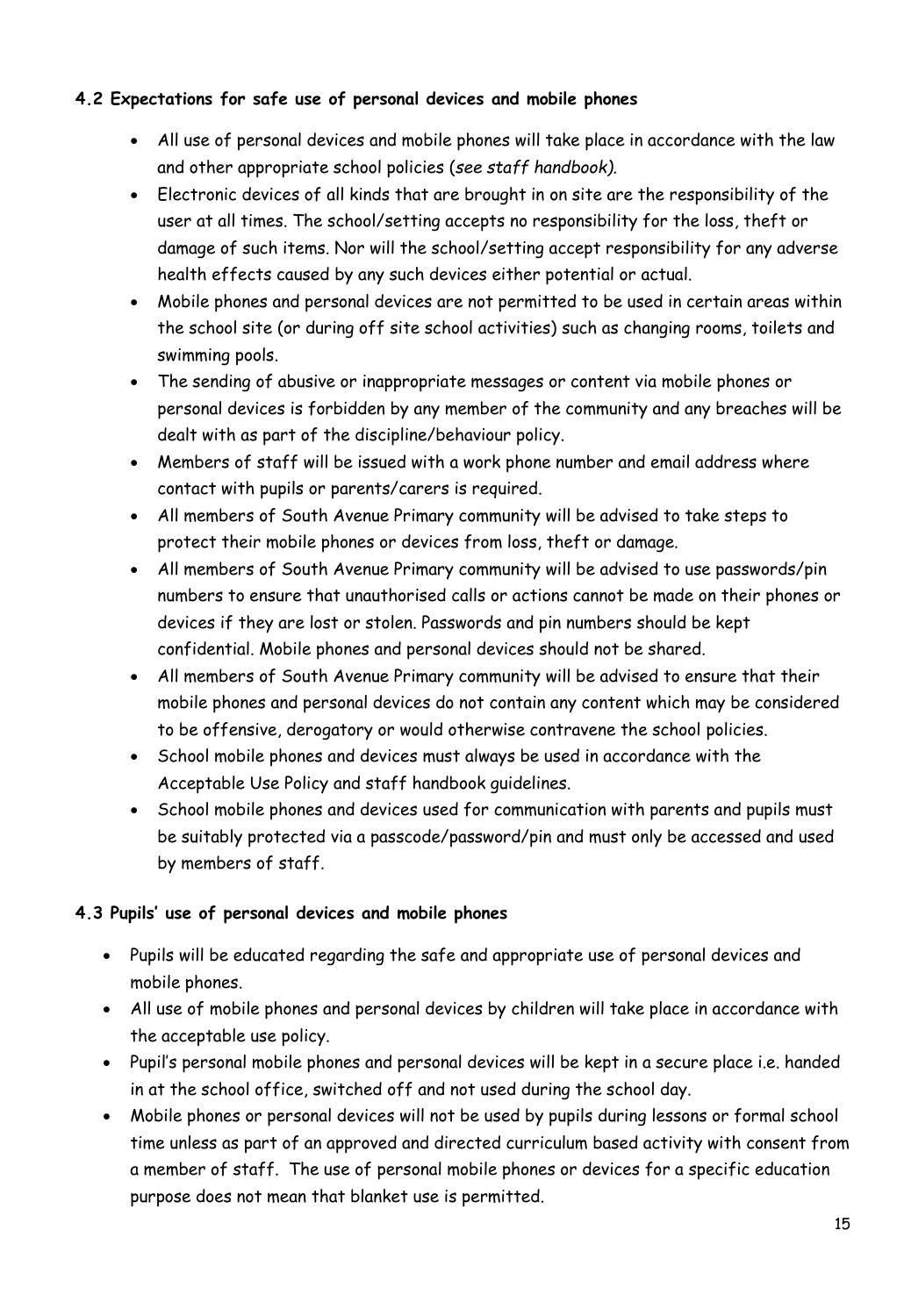- If members of staff have an educational reason to allow children to use their mobile phones or personal devices as part of an educational activity then it will only take place when approved by the Leadership Team.
- If a pupil needs to contact his/her parents/carers a member of staff will call via the school office.
- Parents are advised not to contact their child via their mobile phone during the school day, but to contact the school office. Exceptions may be permitted in exceptional circumstances on a case-by-case basis and as approved by the headteacher.
- Pupils should protect their phone numbers by only giving them to trusted friends and family members.
- Pupils will be instructed in safe and appropriate use of mobile phones and personal devices and will be made aware of boundaries and consequences.
- Mobile phones and personal devices must not be taken into examinations.
- If a pupil breaches the school policy then the phone or device will be confiscated and will be held in a secure place in the school office. Mobile phones and devices will be released to parents/carers in accordance with the school policy.
- School staff may confiscate a pupil's mobile phone or device if they believe it is being used to contravene the schools behaviour or bullying policy or could contain youth produced sexual imagery (sexting). The phone or device may be searched by a member of the Leadership team with the consent of the pupil or parent/carer and content may be deleted or requested to be deleted, if appropriate. Searches of mobile phone or personal devices will only be carried out in accordance with the publication *Searching, screening and confiscation: advice for schools Ref: DFE-00034-2014* <https://www.gov.uk/government/publications/searching-screening-and-confiscation>
- If there is suspicion that material on a pupil's personal device or mobile phone may be illegal or may provide evidence relating to a criminal offence then the device will be handed over to the police for further investigation.

#### **4.5 Staff use of personal devices and mobile phones**

- Members of staff are not permitted to use their own personal phones or devices for contacting children, young people and their families within or outside of the setting in a professional capacity. Any pre-existing relationships which could compromise this will be discussed with leaders/managers.
- Staff will not use personal devices such as mobile phones, tablets or cameras to take photos or videos of children and will only use work-provided equipment for this purpose.
- Staff will not use any personal devices directly with children and will only use work-provided equipment during lessons/educational activities.
- Members of staff will ensure that any use of personal phones and devices will always take place in accordance with the law e.g. data protection as well as relevant school policy and procedures as detailed in the staff handbook, confidentiality, data security and Acceptable Use policies.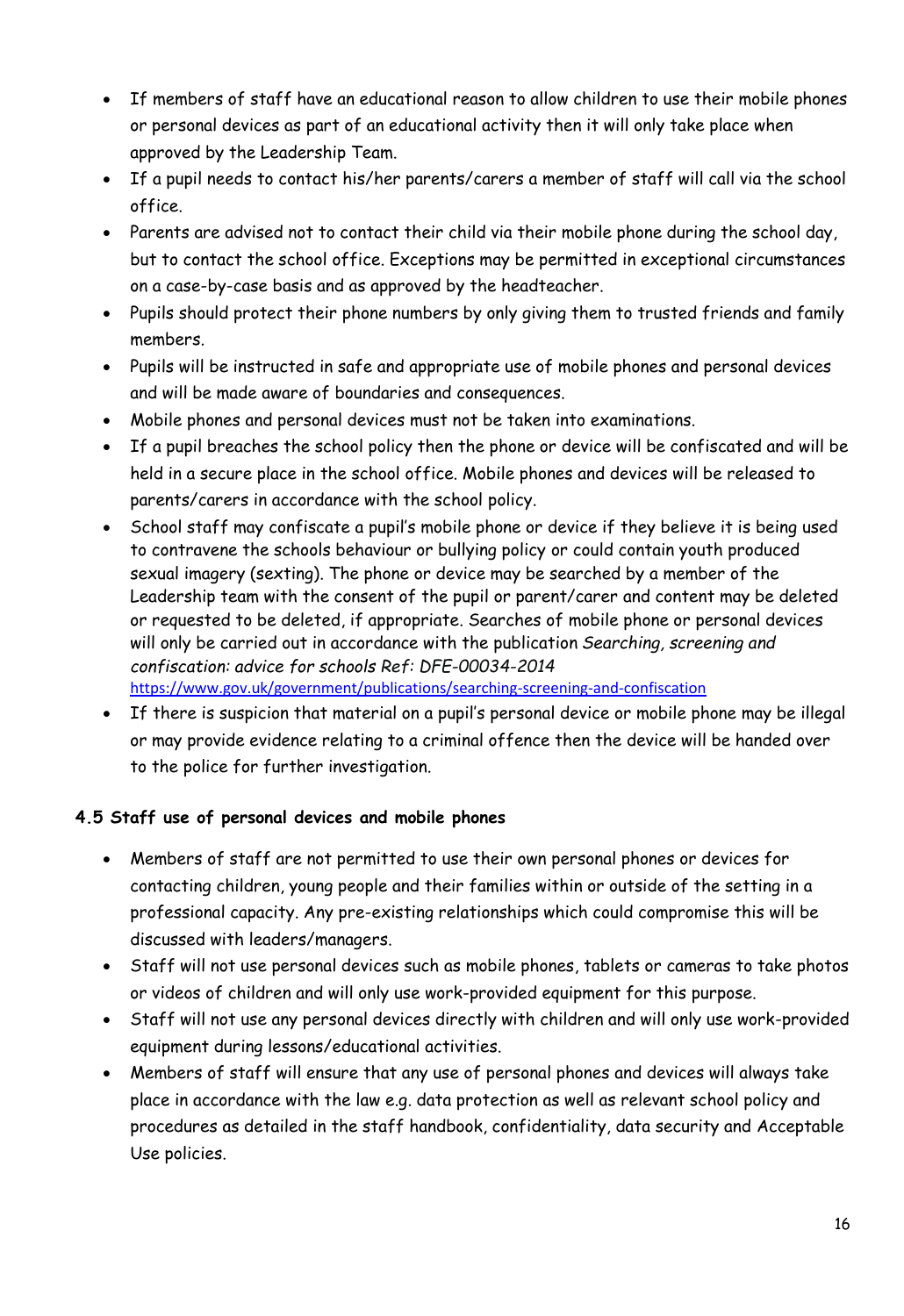- Staff personal mobile phones and devices will be switched off/switched to 'silent' mode during lesson times.
- Bluetooth or other forms of communication should be "hidden" or switched off during lesson times.
- Personal mobile phones or devices will not be used during teaching periods unless permission has been given by a member of the Leadership Team in emergency circumstances.
- Staff will ensure that any content bought on site via mobile phones and personal devices are compatible with their professional role and expectations.
- If a member of staff breaches the school policy then disciplinary action will be taken.
- If a member of staff is thought to have illegal content saved or stored on a mobile phone or personal device or have committed a criminal offence then the police will be contacted.
- Any allegations against members of staff involving personal use of mobile phone or devices will be responded to following the school allegations management policy.

## **4.6 Visitors' use of personal devices and mobile phones**

- Parents/carers and visitors must use mobile phones and personal devices in accordance with the school/settings acceptable use policy.
- Use of mobile phones or personal devices by visitors and parents/carers to take photos or videos must take place in accordance with the school image use policy.
- The school will ensure appropriate signage and information is displayed and provided to inform visitors of expectations of use.
- Staff will be expected to challenge concerns when safe and appropriate and will always inform the Designated Safeguarding Lead of any breaches of use by visitors.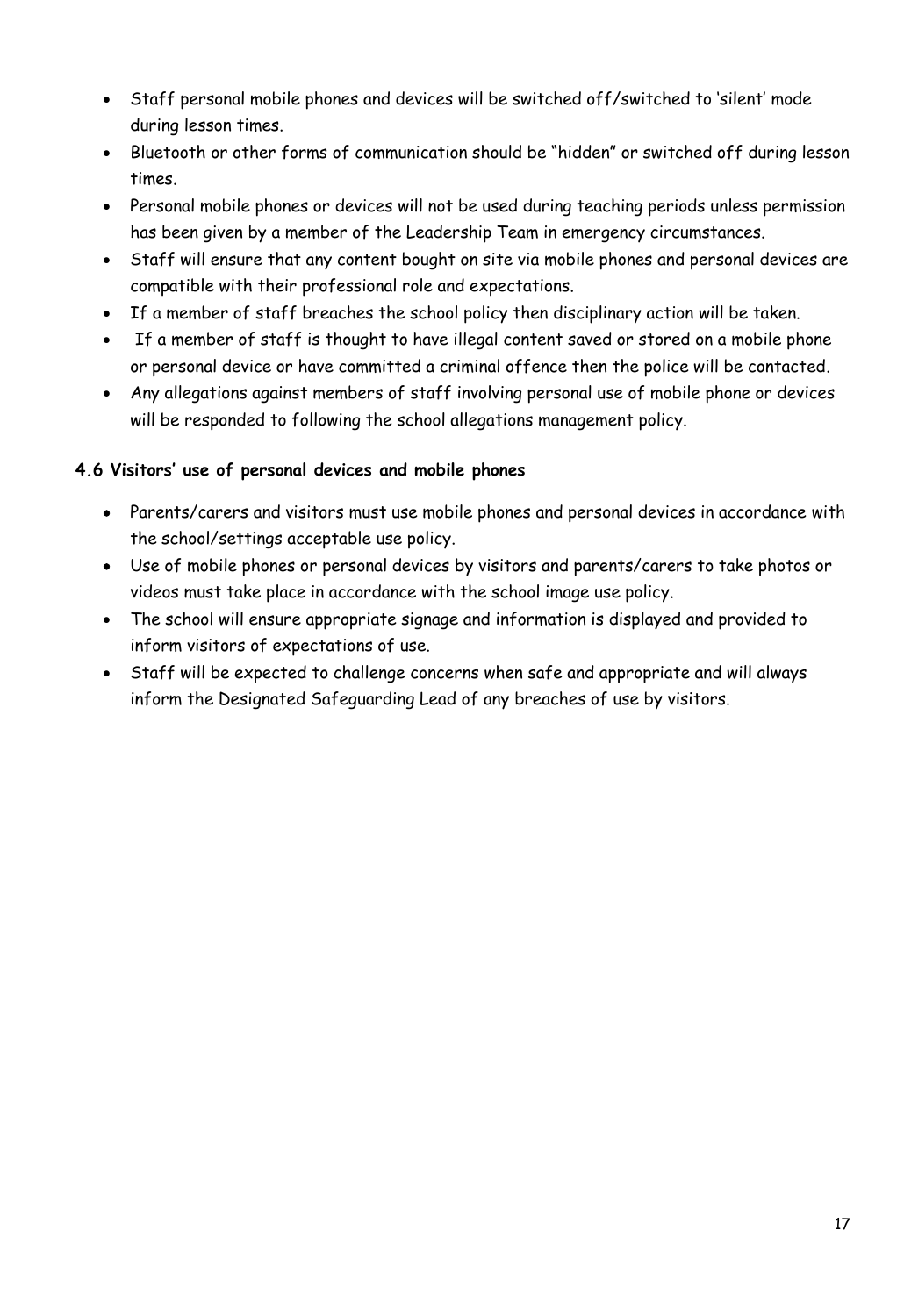#### *5.1. Reducing online risks*

- South Avenue Primary School is aware that the Internet is a constantly changing environment with new apps, tools, devices, sites and material emerging at a rapid pace.
- Emerging technologies will be examined for educational benefit and the school leadership team will ensure that appropriate risk assessments are carried out before use in school is allowed.
- The school will ensure that appropriate filtering and monitoring systems are in place to prevent staff and pupils from accessing unsuitable or illegal content. The school uses Fulston Manor Academies Trust (FMAT) support for ICT. FMAT use Kent County Council EIS systems for filtering and monitoring and their chosen system is 'Lightspeed'. This system is used in many schools in the South East.
- The school works actively with technical staff from FMAT to identify and block unsuitable and illegal content.
- The school will take all reasonable precautions to ensure that users access only appropriate material. However, due to the global and connected nature of Internet content, it is not always possible to guarantee that access to unsuitable material will never occur via a school computer or device.
- The school, in conjunction with FMAT will audit technology use to establish if the online safety (e–Safety) policy is adequate and that the implementation of the policy is appropriate.
- Methods to identify, assess and minimise online risks will be reviewed regularly by the school's leadership team.

#### *5.2. Internet use throughout the wider school/setting community*

- Where necessary, the school will liaise with local organisations and professional bodies to establish a common approach to online safety.
- The school will work with the local community's needs (including recognising cultural backgrounds, languages, religions and ethnicity) to ensure internet use is appropriate and accessible.
- The school will provide an Acceptable Use Policy for any guest/visitor who needs to access the school computer system or internet on site

#### *5.3 Authorising internet access*

- The school will maintain a current record of all staff and pupils who are granted access to the school's devices and systems.
- All staff, pupils and visitors will read and sign the Acceptable Use Policy before using any school resources.
- Parents will be informed that pupils will be provided with supervised Internet access which is appropriate to their age and ability.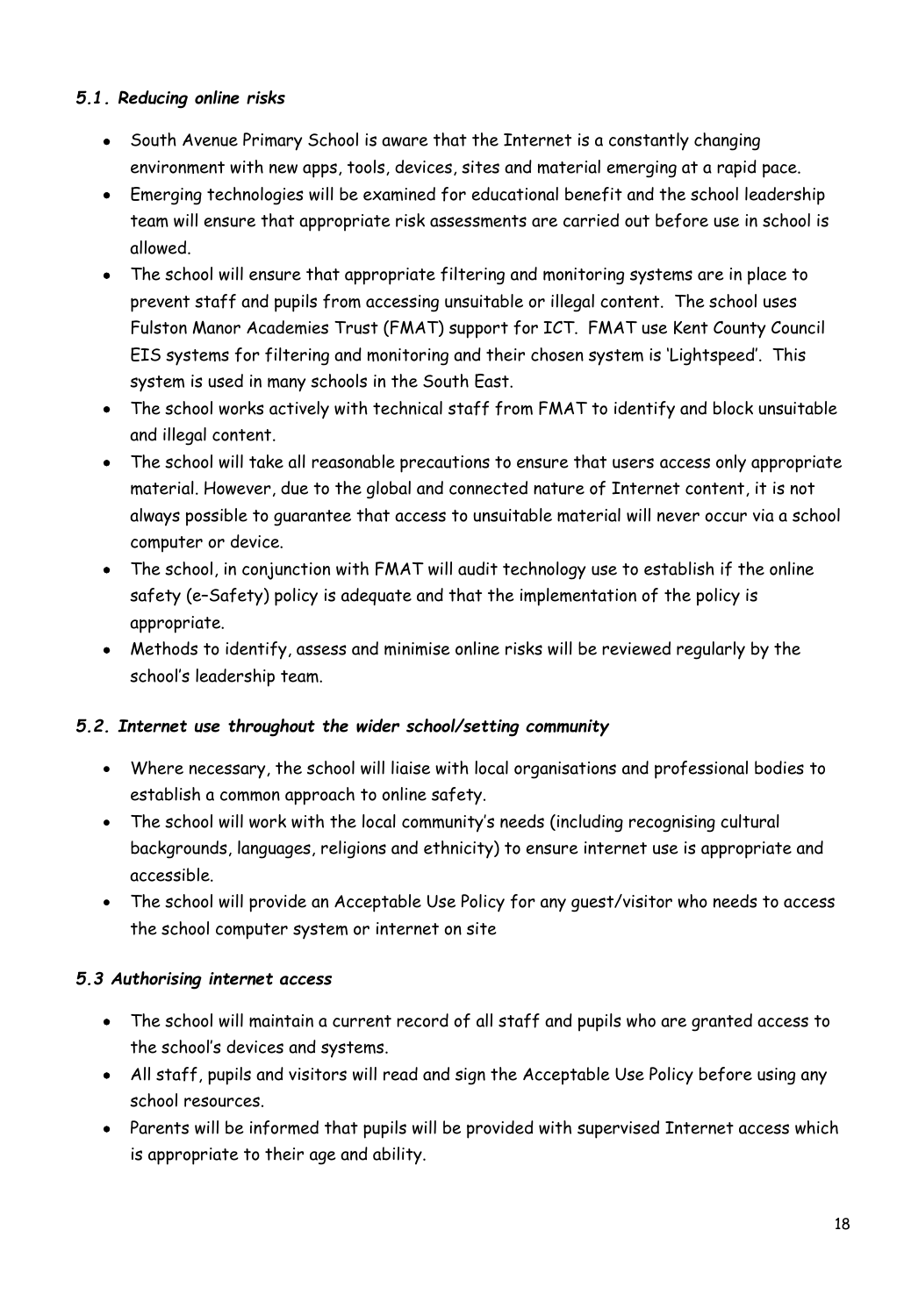- Parents will be asked to read the Acceptable Use Policy for pupil access and discuss it with their child, where appropriate.
- When considering access for vulnerable members of the community (such as with children with special education needs) the school will make decisions based on the specific needs and understanding of the pupil(s).

#### *6. Engagement Approaches*

#### *6.1 Engagement and education of children and young people*

- An online safety (e-Safety) curriculum will be established and embedded throughout the whole school, to raise awareness regarding the importance of safe and responsible internet use amongst pupils.
- Education about safe and responsible use will precede internet access.
- Pupils input will be sought when writing and developing school online safety policies and practices, including curriculum development and implementation.
- Pupils will be supported in reading and understanding the Acceptable Use Policy in a way which suits their age and ability.
- All users will be informed that network and Internet use will be monitored.
- Online safety (e-Safety) will be included in the PSHE, SRE and Computing programmes of study, covering both safe school and home use.
- Online safety (e-Safety) education and training will be included as part of the transition programme across the Key Stages and when moving between establishments.
- Acceptable Use expectations and Posters will be posted in all rooms with Internet access.
- Safe and responsible use of the Internet and technology will be reinforced across the curriculum and within all subject areas.
- External support will be used to complement and support the schools internal online safety (e-Safety) education approaches.
- The school will reward positive use of technology by pupils.
- The school will implement peer education to develop online safety as appropriate to the needs of the pupils.

#### *6.2 Engagement and education of children and young people considered to be vulnerable*

- South Avenue Primary School is aware that some children may be considered to be more vulnerable online due to a range of factors.
- South Avenue Primary School will ensure that differentiated and ability appropriate online safety (e-Safety) education is given, with input from specialist staff as appropriate (e.g. SENCO, Looked after Child Coordinator and Wellbeing team).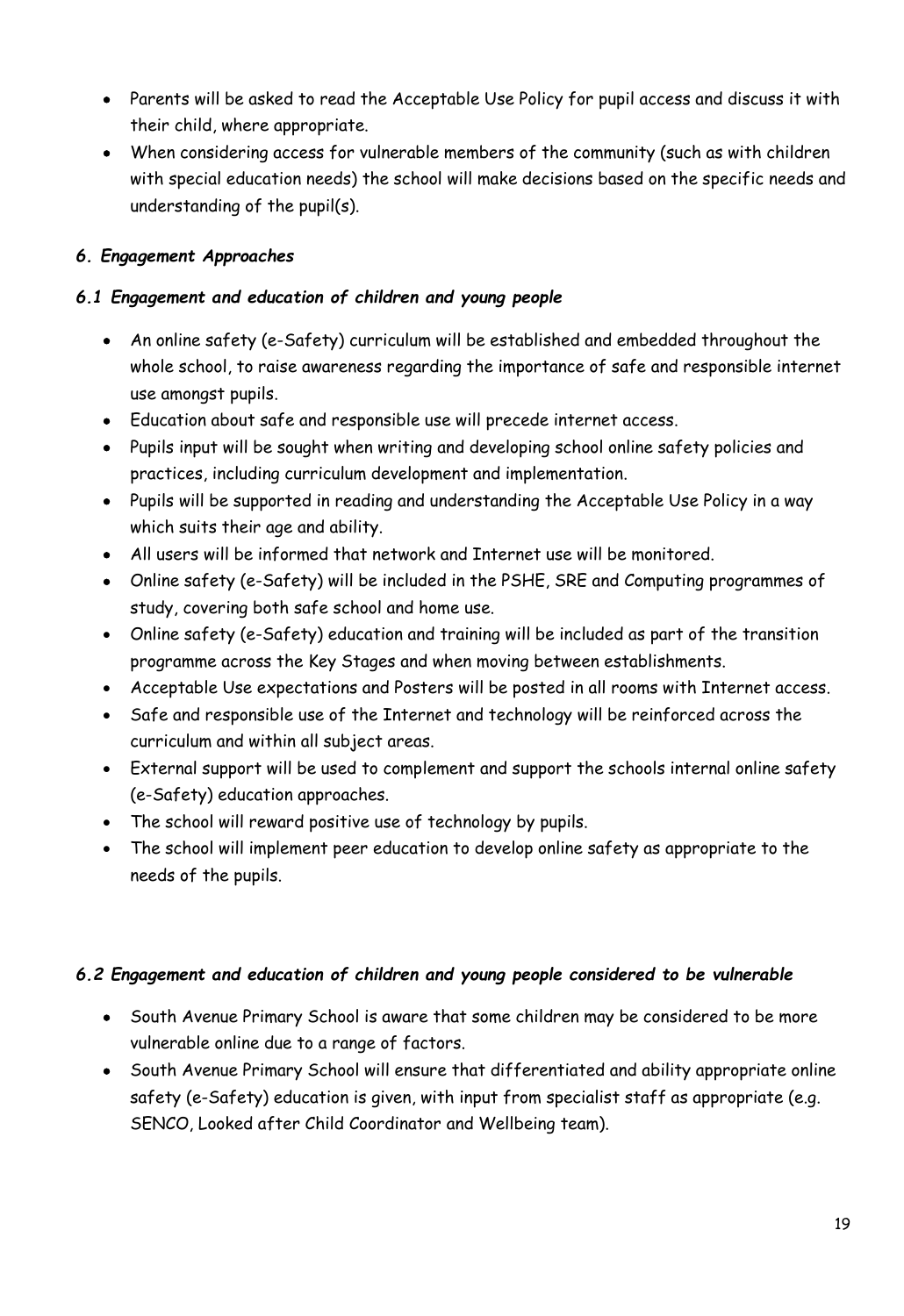## *6.3 Engagement and education of staff*

- The online safety (e-Safety) policy will be formally provided to and discussed with all members of staff as part of induction and will be reinforced and highlighted as part of our safeguarding responsibilities.
- Staff will be made aware that our Internet traffic can be monitored and traced to the individual user. Discretion and professional conduct is essential when using school systems and devices.
- Up-to-date and appropriate staff training in safe and responsible Internet use, both professionally and personally, will be provided for all members of staff in a variety of ways, on a regular (at least annual) basis.
- All members of staff will be made aware that their online conduct out of school could have an impact on their role and reputation within school. Civil, legal or disciplinary action could be taken if they are found to bring the profession or institution into disrepute, or if something is felt to have undermined confidence in their professional abilities.
- Members of staff with a responsibility for managing filtering systems or monitor ICT use will be supervised by the Leadership Team and will have clear procedures for reporting issues or concerns.
- The school/setting will highlight useful online tools which staff should use according to the age and ability of the pupils.

#### *6.4 Engagement and education of parents and carers*

- South Avenue Primary School recognises that parents/carers have an essential role to play in enabling children to become safe and responsible users of the internet and digital technology.
- Parents' attention will be drawn to the school online safety (e-Safety) policy and expectations in newsletters, letters, school prospectus and on the school website.
- A partnership approach to online safety at home and at school with parents will be encouraged. This may include offering parent evenings with demonstrations and suggestions for safe home Internet use or highlighting online safety at other well attended events e.g. parent evenings, transition events, and fundraisers.
- Parents will be requested to read online safety information as part of the Home School Agreement.
- Parents will be encouraged to read the school Acceptable Use Policy for pupils and discuss its implications with their children.
- Information and guidance for parents on online safety will be made available to parents in a variety of formats.
- Parents will be encouraged to role model positive behaviour for their children online.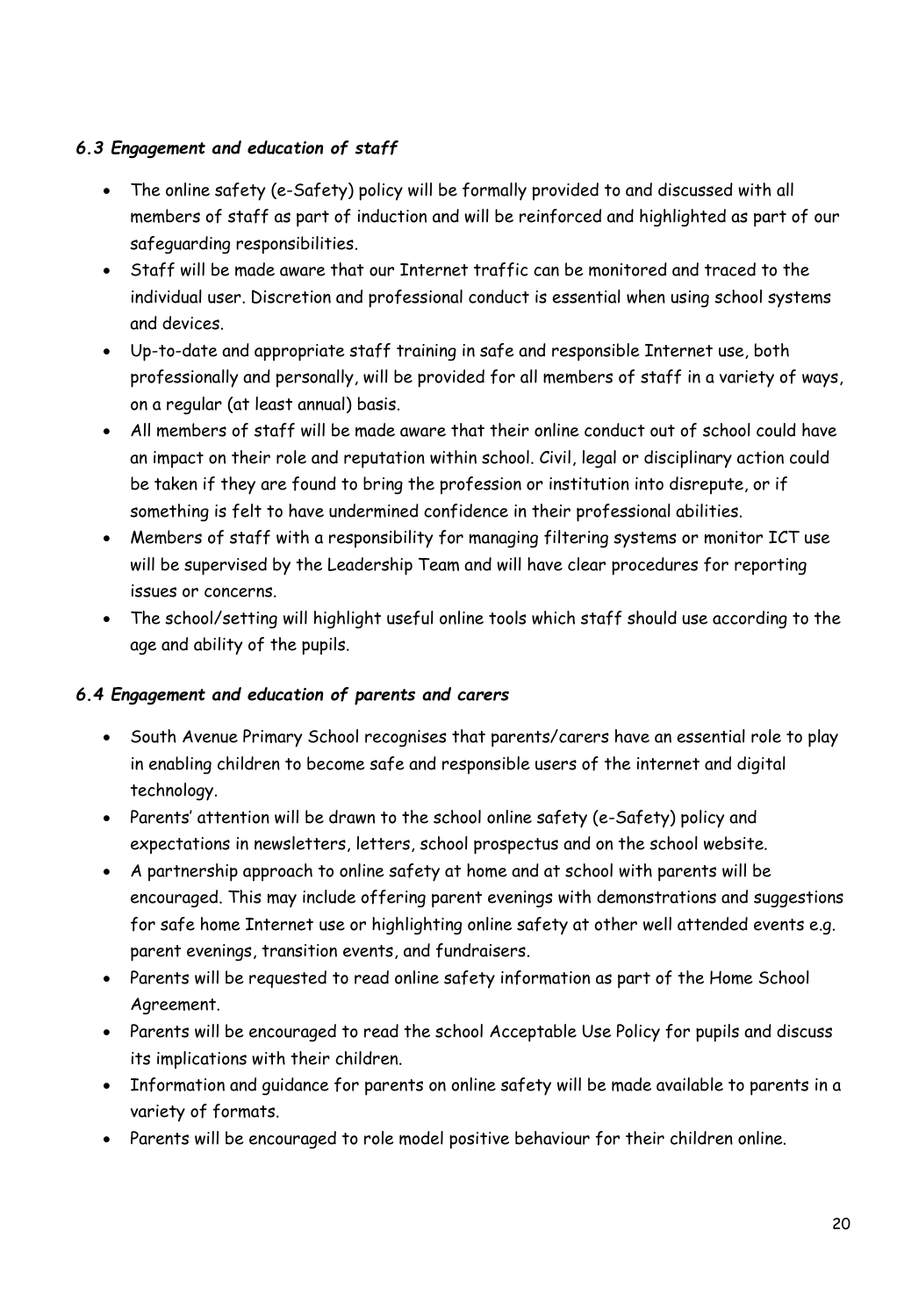#### *7. Managing Information Systems*

# *7.1 Managing personal data online*

- Personal data will be recorded, processed, transferred and made available according to the Data Protection Act 1998.
- Full information regarding the school's approach to data protection and information governance can be found in the schools information security policy.

# *7.2 Security and Management of Information Systems*

- The security of the school information systems and users will be reviewed regularly.
- Virus protection will be updated regularly.
- Personal data sent over the Internet or taken off site will be encrypted or accessed via appropriate secure remote access systems.
- Portable media may not be used without specific permission followed by an anti-virus /malware scan.
- Unapproved software will not be allowed in work areas or attached to email.
- Files held on the school's network will be regularly checked.
- The computing coordinator/network manager will review system capacity regularly.
- The appropriate use of user logins and passwords to access the school network will be enforced for all but the youngest users.
- All users will be expected to log off or lock their screens/devices if systems are unattended.
- The school will log and record internet use on all school owned devices.

# **Password policy**

- All users will be informed not to share passwords or information with others and not to login as another user at any time.
- Staff and pupils must always keep their password private and must not share it with others or leave it where others can find it.
- All members of staff will have their own unique username and private passwords to access school systems. Members of staff are responsible for keeping their password private.
- From year 3 all pupils are provided with their own unique username to access school systems. Passwords are controlled via the administrator.
- We require staff to use STRONG passwords for access into our system.
- We require staff to change their passwords every 3 months.

# *7.3 Filtering and Monitoring*

 The governors/proprietors will ensure that the school has age and ability appropriate filtering and monitoring in place whilst using school devices and systems to limit children's exposure to online risks.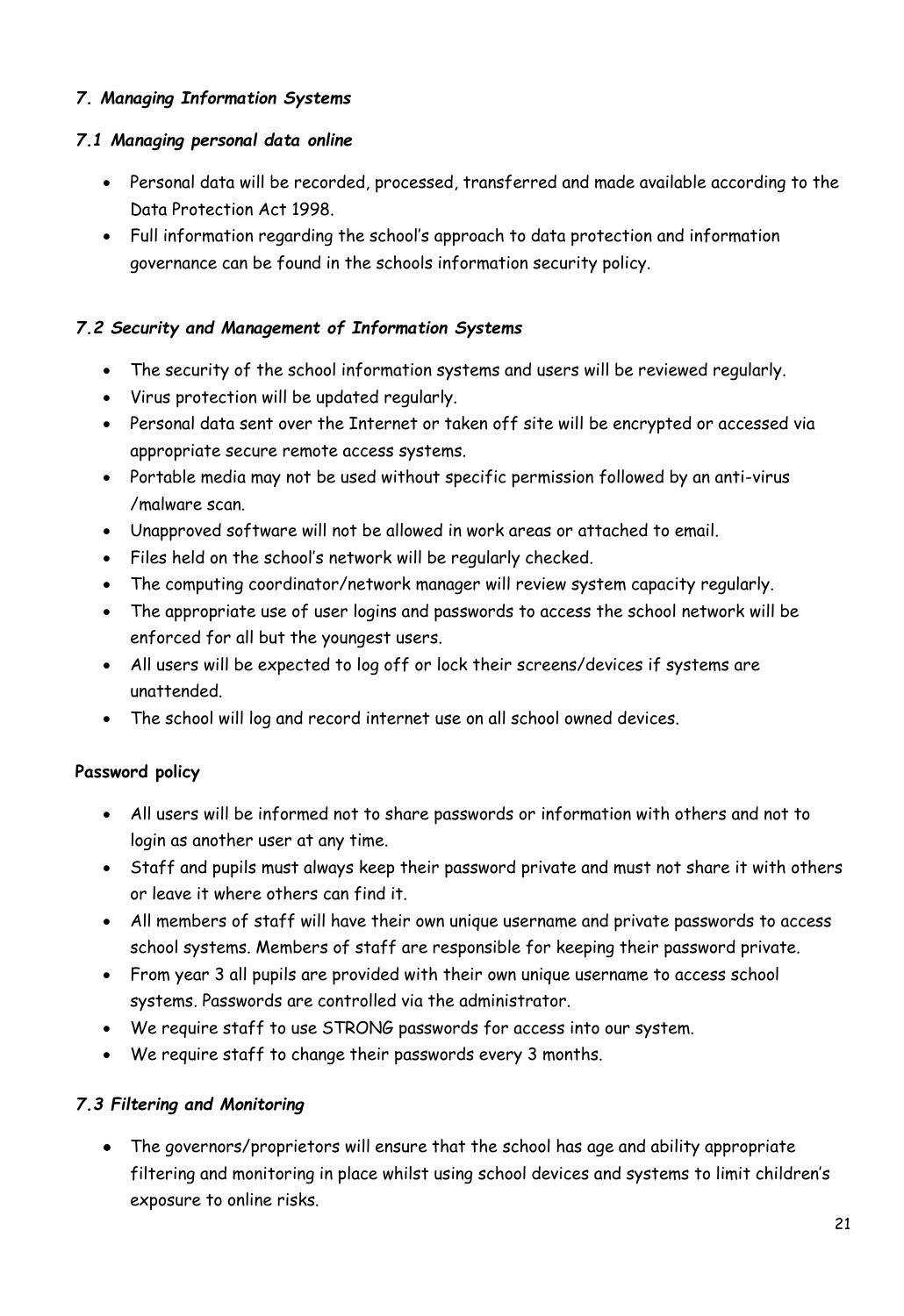- The school's internet access strategy will be dependent on the need and requirements of our community and will therefore be designed to suit the age and curriculum requirements of our pupils, with advice from technical, educational and safeguarding staff.
- All monitoring of school owned/provided systems will take place to safeguard members of the community.
- All users will be informed that use of school systems can be monitored and that all monitoring will be in line with data protection, human rights and privacy legislation.
- The school uses educational filtered secure broadband connectivity through *FMAT and EIS* which is appropriate to the age and requirement of our pupils.
- The school uses Light Speed filtering system which blocks sites that fall into categories such as pornography, racial hatred, extremism, gaming, sites of an illegal nature, etc.
- The school will work with FMAT, KCC and the Schools Broadband team or broadband/filtering provider to ensure that filtering policy is continually reviewed.
- The school will have a clear procedure for reporting breaches of filtering which all members of the school community (all staff and all pupils) will be made aware of.
- If staff or pupils discover unsuitable sites, the URL will be reported to the School Designated Safeguarding Lead and will then be recorded and escalated as appropriate.
- The School filtering system will block all sites on the Internet Watch Foundation (IWF) list.
- Changes to the school filtering policy will be risk assessed by staff with educational and technical experience prior to any changes and where appropriate with consent from the Leadership Team.
- All changes to the school filtering policy will be logged and recorded.
- The Leadership Team will ensure that regular checks are made to ensure that the filtering methods selected are effective and appropriate.
- Any material that the school believes is illegal will be reported to appropriate agencies such as IWF, Kent Police or CEOP immediately.

## *7.4 Management of applications (apps) used to record children's progress*

- The headteacher/manager is ultimately responsible for the security of any data or images held of children.
- Apps/systems which store personal data will be risk assessed prior to use.
- Only school/setting issued devices will be used for apps that record and store children's personal details, attainment or photographs. Personal staff mobile phones or devices will not be used to access or upload content to any apps which record and store children's personal details, attainment or images.
- Devices will be appropriately encrypted if taken off site to prevent a data security breach in the event of loss or theft.
- Users will be advised on safety measures to protect all members of the community such as using strong passwords, logging out of systems etc.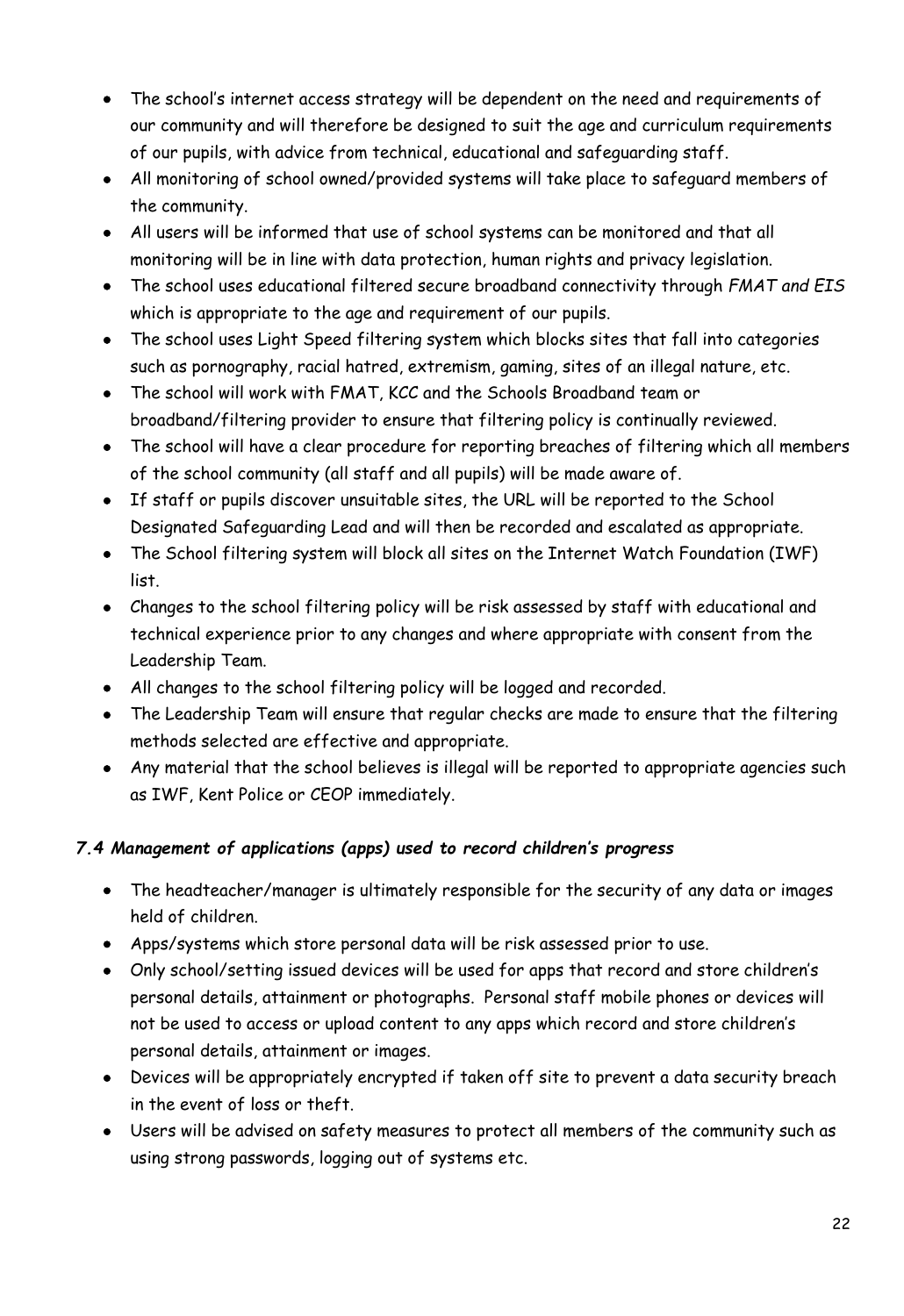Parents will be informed of the schools expectations regarding safe and appropriate use (e.g. not sharing passwords or sharing images) prior to being given access.

## *8. Responding to Online Incidents and Safeguarding Concerns*

- All members of the community will be made aware of the range of online risks that are likely to be encountered including sexting, online/cyber bullying, radicalisation etc. This will be highlighted within staff training and educational approaches for pupils.
- All members of the school/setting community will be informed about the procedure for reporting online safety (e-Safety) concerns, such as breaches of filtering, sexting, cyberbullying, illegal content etc.
- The Designated Safeguarding Lead (DSL) will be informed of any online safety (e-Safety) incidents involving child protection concerns, which will then be recorded.
- The DSL will ensure that online safety concerns are escalated and reported to relevant agencies in line with the Kent Safeguarding Children Board thresholds and procedures.
- Complaints about Internet misuse will be dealt with under the School's complaints procedure.
- Complaints about online/cyber bullying will be dealt with under the School's anti-bullying policy and procedure
- Any complaint about staff misuse will be referred to the head teacher
- Any allegations against a member of staff's online conduct will be discussed with the LADO (Local Authority Designated Officer).
- Pupils, parents and staff will be informed of the schools complaints procedure.
- Staff will be informed of the complaints and whistleblowing procedure.
- All members of the school community will need to be aware of the importance of confidentiality and the need to follow the official school procedures for reporting concerns.
- All members of the school community will be reminded about safe and appropriate behaviour online and the importance of not posting any content, comments, images or videos online which cause harm, distress or offence to any other members of the school community.
- The school will manage online safety (e-Safety) incidents in accordance with the school discipline/behaviour policy where appropriate.
- The school will inform parents/carers of any incidents of concerns as and when required.
- After any investigations are completed, the school will debrief, identify lessons learnt and implement any changes as required.
- Where there is cause for concern or fear that illegal activity has taken place or is taking place then the school will contact the Education Safeguards Team or Kent Police via 101 or 999 if there is immediate danger or risk of harm.
- The use of computer systems without permission or for inappropriate purposes could constitute a criminal offence under the Computer Misuse Act 1990 and breaches will be reported to Kent Police.
- If the school is unsure how to proceed with any incidents of concern, then the incident will be escalated to the Education Safeguarding Team.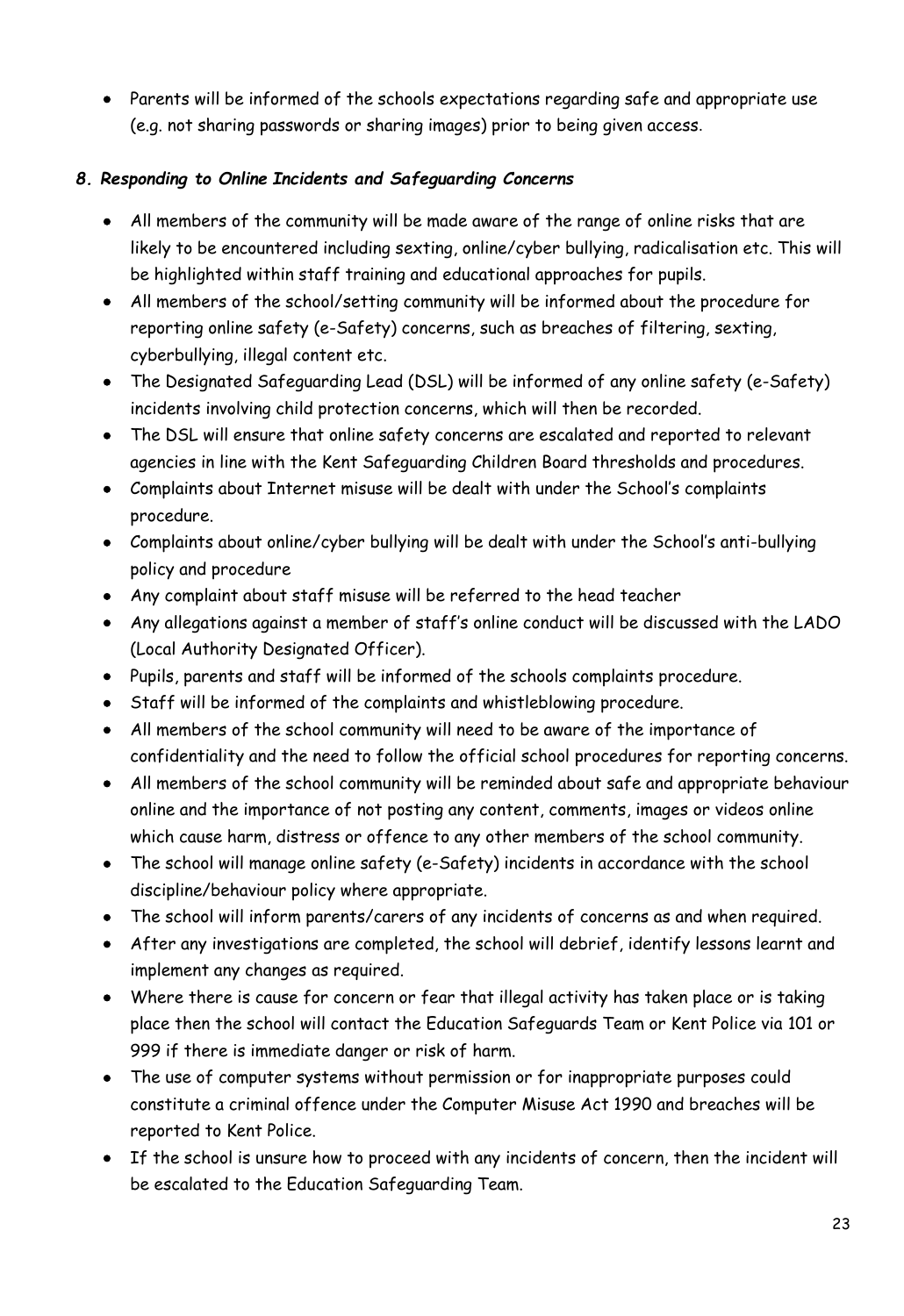- If an incident of concern needs to be passed beyond the school/setting community, then the concern will be escalated to the Education Safeguarding Team to communicate to other schools/settings in Kent.
- Parents and children will need to work in partnership with the school to resolve issues.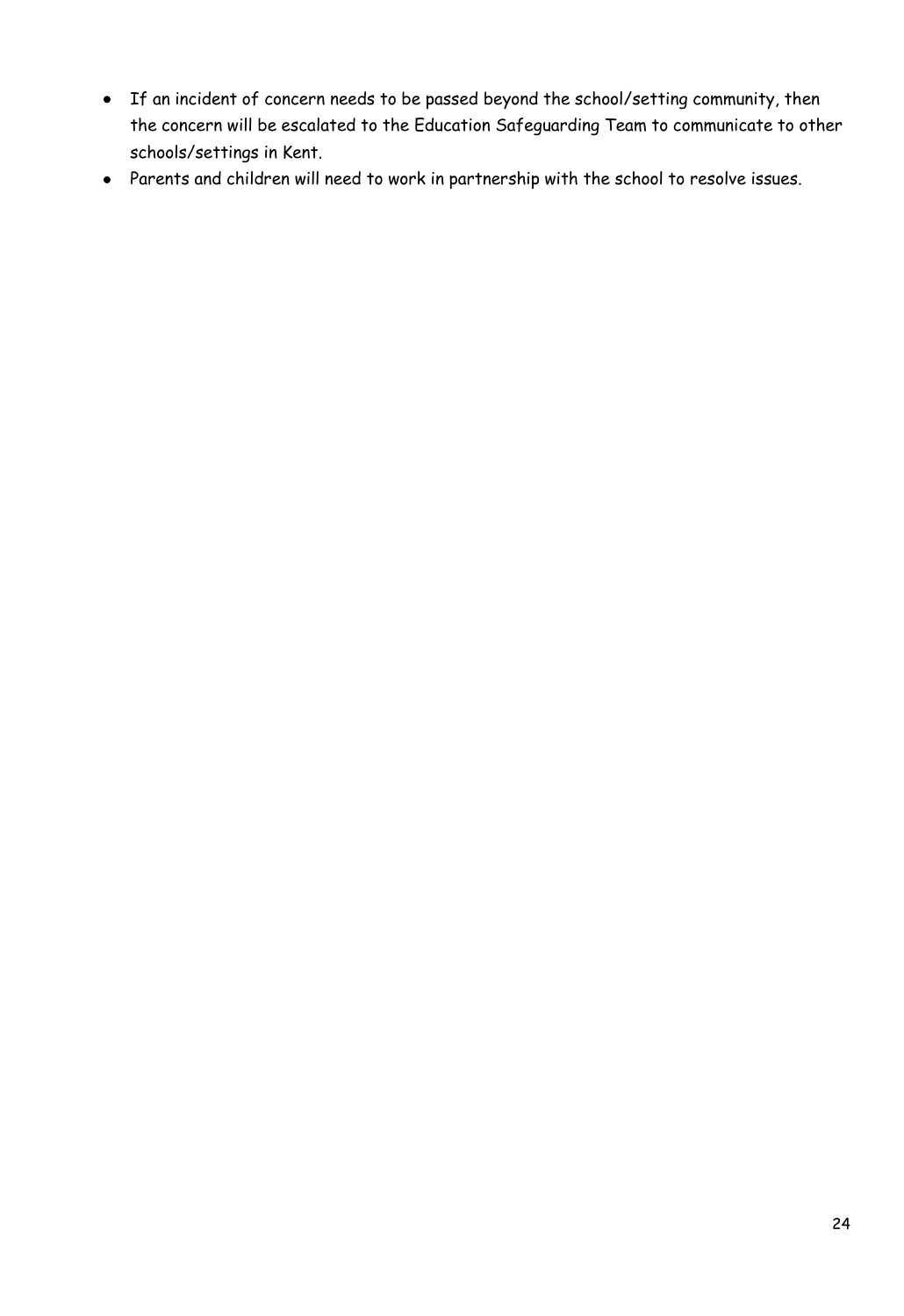#### *Appendix A*

## *9. Procedures for Responding to Specific Online Incidents or Concerns*

## *9.1 Responding to concerns regarding Youth Produced Sexual Imagery or "Sexting"*

- South Avenue Primary School (SAPS) ensures that all members of the community are made aware of the potential social, psychological and criminal consequences of sharing, possessing and creating youth produced sexual imagery (known as "sexting").
- The school will implement preventative approaches via a range of age and ability appropriate educational approaches for pupils, staff and parents/carers.
- SAPS views "sexting" as a safeguarding issue and all concerns will be reported to and dealt with by the Designated Safeguarding Lead (*Claire Telford*).
- The school will follow the guidance as set out in the non-statutory UKCCIS advice 'Sexting in schools and colleges: responding to incidents and safeguarding young people' and KSCB "Responding to youth produced sexual imagery" guidance
- If the school are made aware of incident involving creating youth produced sexual imagery the school will:
	- Act in accordance with the schools child protection and safeguarding policy and the relevant Kent Safeguarding Child Board's procedures.
	- Immediately notify the designated safeguarding lead.
	- Store the device securely.
	- Carry out a risk assessment in relation to the children(s) involved.
	- Consider the vulnerabilities of children(s) involved (including carrying out relevant checks with other agencies)
	- Make a referral to children's social care and/or the police (as needed/appropriate).
	- Put the necessary safeguards in place for children e.g. offer counselling support and immediate protection and offer appropriate pastoral support for those involved.
	- Implement appropriate sanctions in accordance with the schools behaviour policy but taking care not to further traumatise victims where possible.
	- Review the handling of any incidents to ensure that the school is implementing best practice and the leadership team will review and update any management procedures where necessary.
	- Inform parents/carers about the incident and how it is being managed.
- The school will not view any images suspected of being youth produced sexual imagery unless there is no other possible option or there is a clear need or reason to do so (in these cases the image will only be viewed by the Designated Safeguarding Lead).
- The school will not send, share or save content suspected to be an indecent image of children and will not allow or request children to do so.
- If an indecent image has been taken or shared on the school/settings network or devices then the school will take action to block access to all users and isolate the image.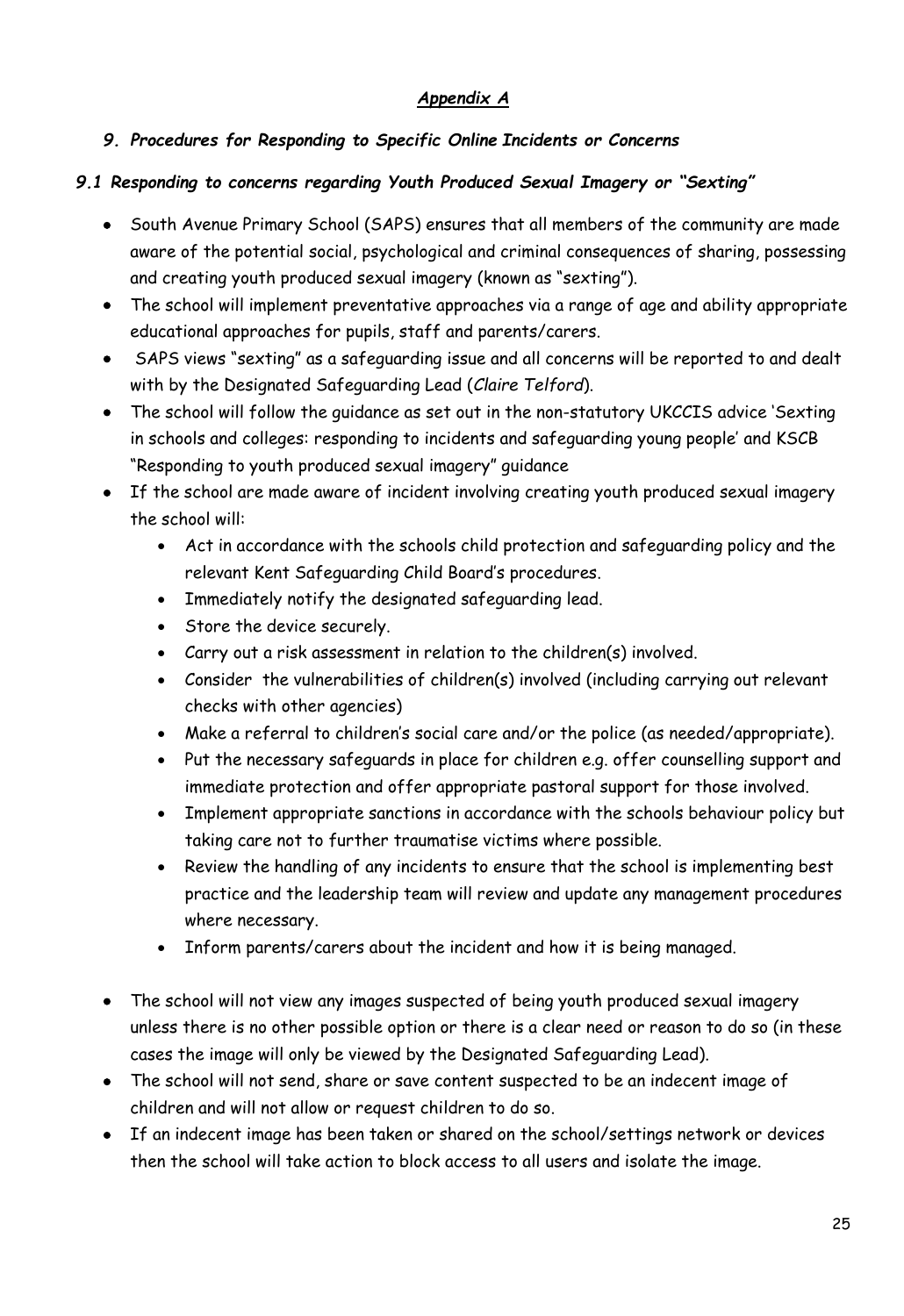- The school will take action regarding creating youth produced sexual imagery, regardless of the use of school/setting equipment or personal equipment, both on and off the premises.
- The school will ensure that all members of the community are aware of sources of support regarding youth produced sexual imagery.

#### *9.2. Responding to concerns regarding Online Child Sexual Abuse and Exploitation*

- SAPS will ensure that all members of the community are made aware of online child sexual abuse, including exploitation and grooming including the consequences, possible approaches which may be employed by offenders to target children and how to respond to concerns.
- The school will implement preventative approaches for online child sexual abuse via a range of age and ability appropriate educational approaches for pupils, staff and parents/carers.
- SAPS views online child sexual abuse as a safeguarding issue and all concerns will be reported to and dealt with by the Designated Safeguarding Lead.
- If the school is unclear if a criminal offence has been committed then the Designated Safeguarding Lead will obtain advice immediately through the Education Safeguarding Team and/or Kent Police.
- If the school is made aware of intelligence or information which may relate to child sexual exploitation (on or offline) then it will be passed through to the CSET team by the DSL.
- If the school are made aware of incident involving online child sexual abuse of a child then the school will:
	- o Act in accordance with the schools child protection and safeguarding policy and the relevant Kent Safeguarding Child Board's procedures.
	- o Immediately notify the designated safeguarding lead.
	- o Store any devices involved securely.
	- o Immediately inform Kent police via 101 (using 999 if a child is at immediate risk)
	- o Where appropriate the school will involve and empower children to report concerns regarding online child sexual abuse e.g. using the Click CEOP report form: [www.ceop.police.uk/safety-centre/](http://www.ceop.police.uk/safety-centre/)
	- o Carry out a risk assessment which considers any vulnerabilities of pupil(s) involved (including carrying out relevant checks with other agencies).
	- o Make a referral to children's social care (if needed/appropriate).
	- o Put the necessary safeguards in place for pupil(s) e.g. offer counselling support and immediate protection and offer appropriate pastoral support for those involved.
	- o Inform parents/carers about the incident and how it is being managed.
	- o Review the handling of any incidents to ensure that the school is implementing best practice and the school leadership team will review and update any management procedures where necessary.
- The school will take action regarding online child sexual abuse regardless of the use of school equipment or personal equipment, both on and off the school premises.
- The school will ensure that all members of the community are aware of sources of support regarding online child sexual abuse.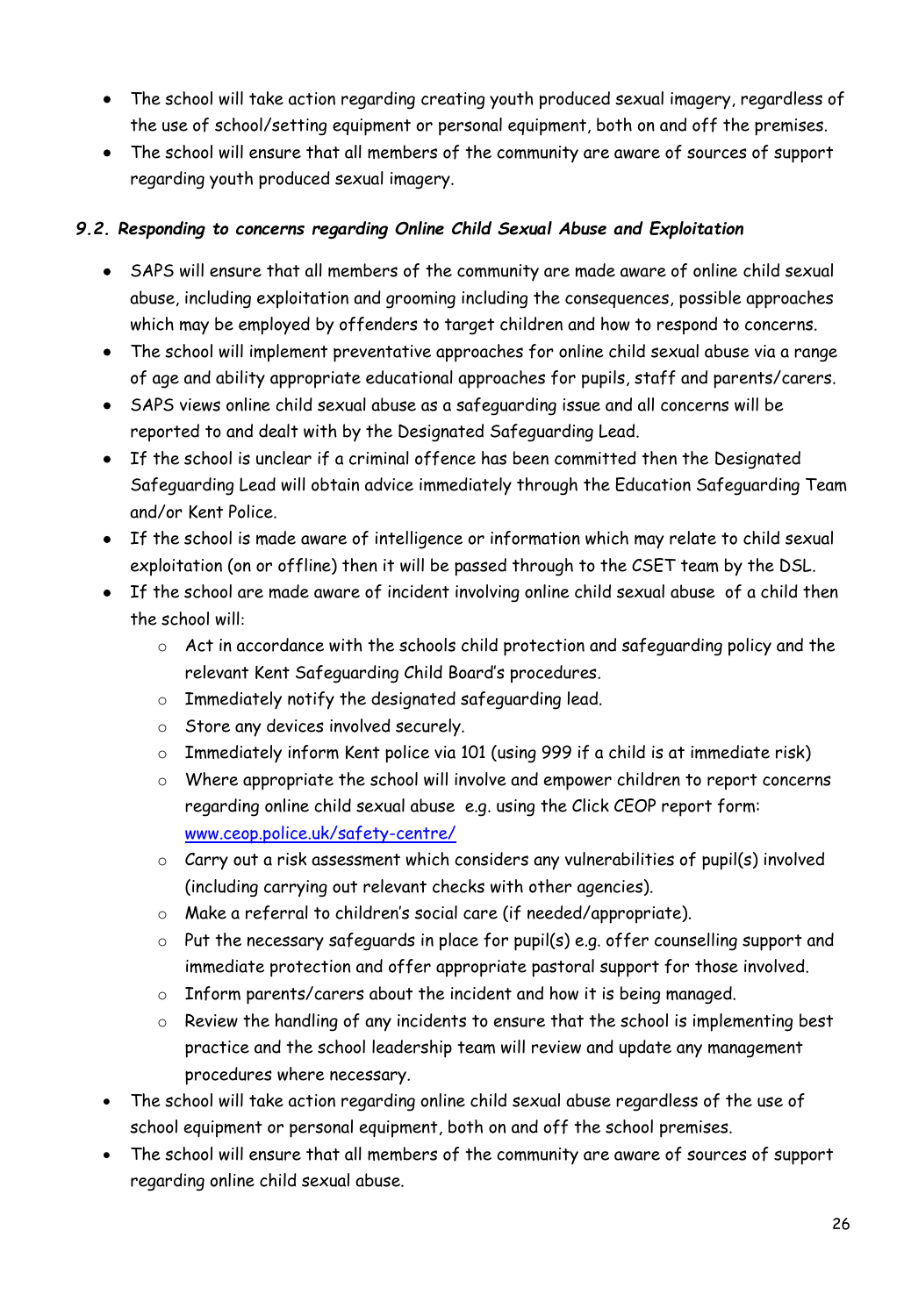- If pupils at other schools are believed to have been targeted then the school will seek support from the Education Safeguarding Team to enable other schools to take appropriate action to safeguarding their community.
- The school will ensure that the Click CEOP report button is visible and available to pupils and other members of the school community, for example including the CEOP report button on the school website homepage.

## *9.3. Responding to concerns regarding Indecent Images of Children (IIOC)*

- SAPS will ensure that all members of the community are made aware of the criminal nature of Indecent Images of Children (IIOC) including the possible consequences.
- The school will take action regarding of Indecent Images of Children (IIOC) regardless of the use of school/setting equipment or personal equipment, both on and off the premises.
- The school will take action to prevent access accidental access to of Indecent Images of Children (IIOC) for example using an internet Service provider (ISP) which subscribes to the Internet Watch Foundation block list, implementing appropriate web filtering, implementing firewalls and anti-spam software.
- If the school is unclear if a criminal offence has been committed then the Designated Safeguarding Lead will obtain advice immediately through the Education Safeguarding Team and/or Kent Police.
- If the school/setting is made aware of Indecent Images of Children (IIOC) then the school will:
	- o Act in accordance with the schools child protection and safeguarding policy and the relevant Kent Safeguarding Child Boards procedures.
	- o Immediately notify the school Designated Safeguard Lead.
	- o Store any devices involved securely.
	- o Immediately inform appropriate organisations e.g. the Internet Watch Foundation (IWF), Kent police via 101 (using 999 if a child is at immediate risk) and/or the LADO (if there is an allegation against a member of staff).
- If the school are made aware that a member of staff or a pupil has been inadvertently exposed to indecent images of children whilst using the internet then the school will:
	- o Ensure that the Designated Safeguard Lead is informed.
	- o Ensure that the URLs (webpage addresses) which contain the suspect images are reported to the Internet Watch Foundation via [www.iwf.org.uk](https://www.iwf.org.uk/).
	- o Ensure that any copies that exist of the image, for example in emails, are deleted.
- If the school are made aware that indecent images of children have been found on the schools electronic devices then the school will:
	- o Ensure that the Designated Safeguard Lead is informed.
	- o Ensure that the URLs (webpage addresses) which contain the suspect images are reported to the Internet Watch Foundation via [www.iwf.org.uk](https://www.iwf.org.uk/) .
	- o Ensure that any copies that exist of the image, for example in emails, are deleted.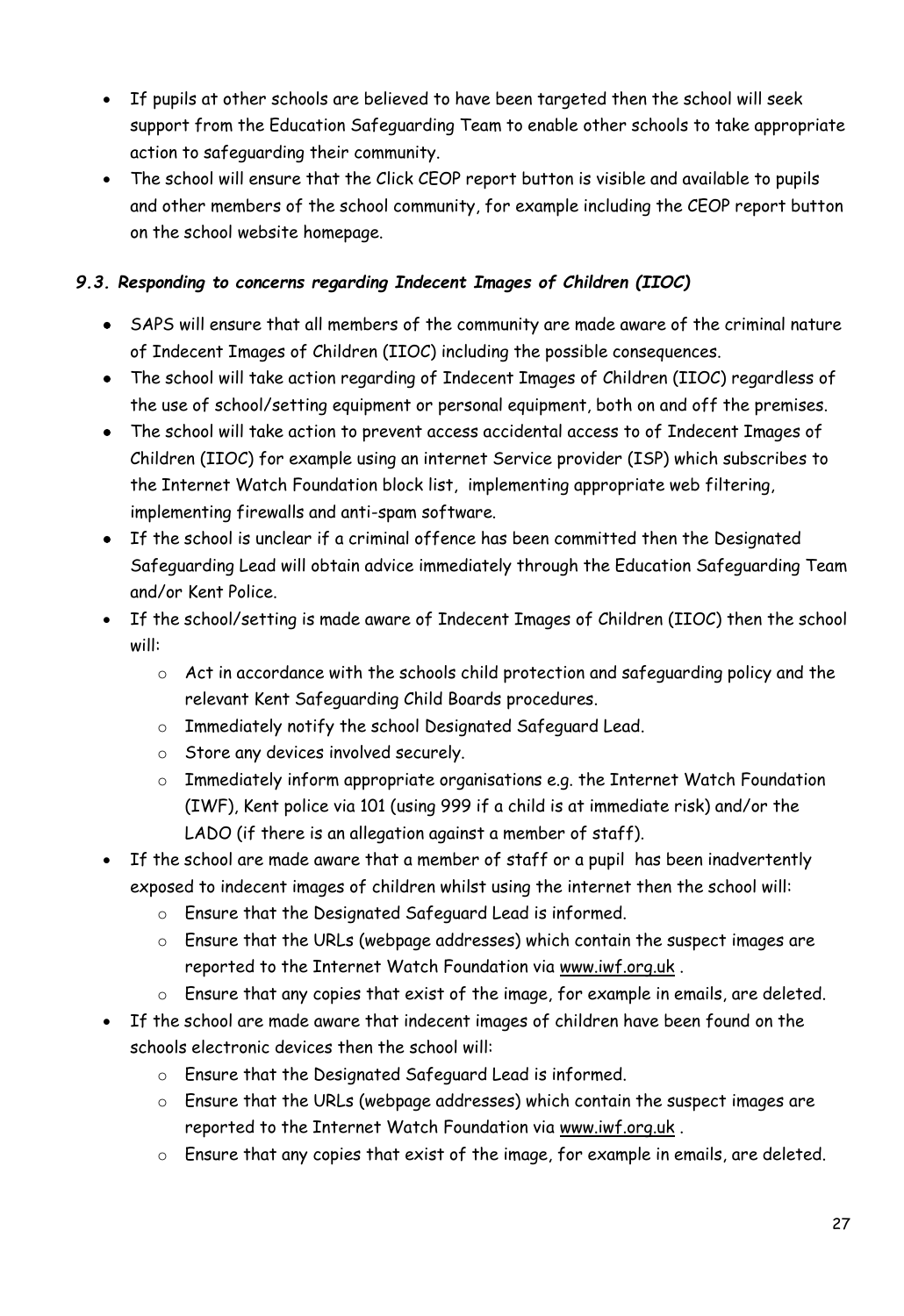- o Inform the police via 101 (999 if there is an immediate risk of harm) and children's social services (as appropriate).
- o Only store copies of images (securely, where no one else has access to them and delete all other copies) at the request of the police only.
- If the school are made aware that a member of staff is found in possession of indecent images of children on their electronic device provided by the school, then the school will:
	- o Ensure that the Designated Safeguard Lead is informed or another member of staff in accordance with the school whistleblowing procedure.
	- o Contact the police regarding the images and quarantine any devices involved until police advice has been sought.
	- o Inform the Local Authority Designated Officer (LADO) and other relevant organisations in accordance with the schools managing allegations policy.
	- o Follow the appropriate school policies regarding conduct.

#### *9.4. Responding to concerns regarding radicalisation and extremism online*

- The school will take all reasonable precautions to ensure that children are safe from terrorist and extremist material when accessing the internet in schools and that suitable filtering is in place which takes into account the needs of pupils.
- When concerns are noted by staff that a child may be at risk of radicalisation online then the Designated Safeguarding Lead (DSL) will be informed immediately and action will be taken in line with the safeguarding policy.
- Online hate content directed towards or posted by specific members of the community will be responded to in line with existing school policies, including anti-bullying, behaviour etc. If the school is unclear if a criminal offence has been committed then the Designated Safeguarding Lead will obtain advice immediately via the Education Safeguarding Team and/or Kent Police.

## *9.5 Responding to concerns regarding cyberbullying*

- Cyberbullying, along with all other forms of bullying, of any member of SAPS community will not be tolerated. Full details are set out in the school policies regarding anti-bullying and behaviour.
- All incidents of online bullying reported will be recorded.
- There are clear procedures in place to investigate incidents or allegations and support anyone in the school community affected by online bullying.
- If the school is unclear if a criminal offence has been committed then the Designated Safeguarding Lead will obtain advice immediately through the Education Safeguarding Team and/or Kent Police.
- Pupils, staff and parents/carers will be advised to keep a record of cyberbullying as evidence.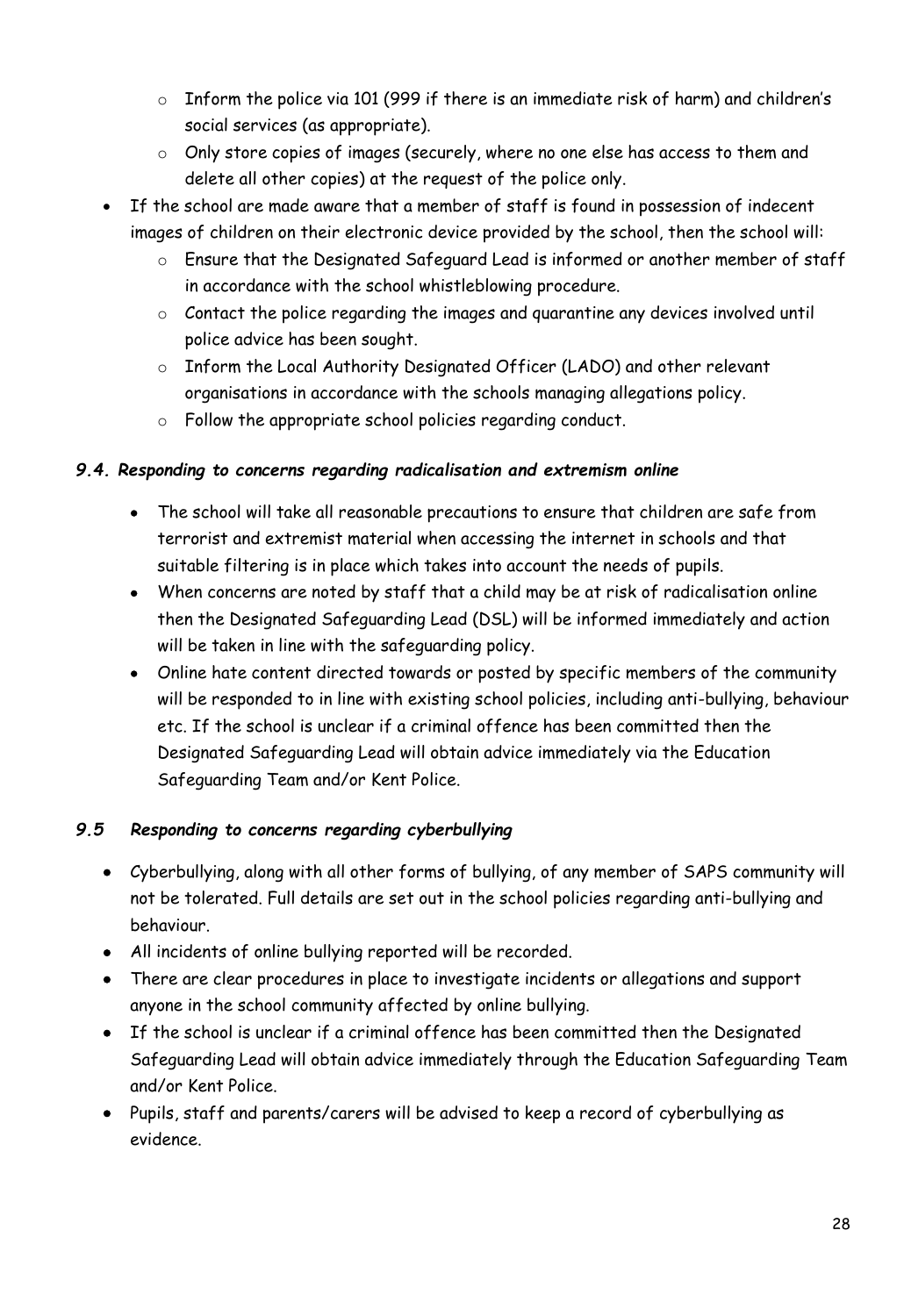- The school will take steps to identify the bully where possible and appropriate. This may include examining school system logs, identifying and interviewing possible witnesses, and contacting the service provider and the police, if necessary.
- Pupils, staff and parents/carers will be required to work with the school to support the approach to cyberbullying and the schools e-Safety ethos.
- Sanctions for those involved in online or cyberbullying may include:
	- o Those involved will be asked to remove any material deemed to be inappropriate or offensive.
	- o A service provider may be contacted to remove content if those involved refuse to or are unable to delete content.
	- o Internet access may be suspended at school for the user for a period of time. Other sanctions for pupils and staff may also be used in accordance to the schools antibullying, behaviour policy or Acceptable Use Policy.
	- o Parent/carers of pupils involved in online bullying will be informed.
	- o The Police will be contacted if a criminal offence is suspected.

#### *9.6 Responding to concerns regarding online hate*

- Online hate at SAPS will not be tolerated. Further details are set out in the school policies regarding anti-bullying and behaviour.
- All incidents of online hate reported to the school will be recorded.
- All members of the community will be advised to report online hate in accordance with relevant school policies and procedures e.g. anti-bullying, behaviour etc.
- The Police will be contacted if a criminal offence is suspected. If the school is unclear if a criminal offence has been committed then the Designated Safeguarding Lead will obtain advice immediately through the Education Safeguarding Team and/or Kent Police.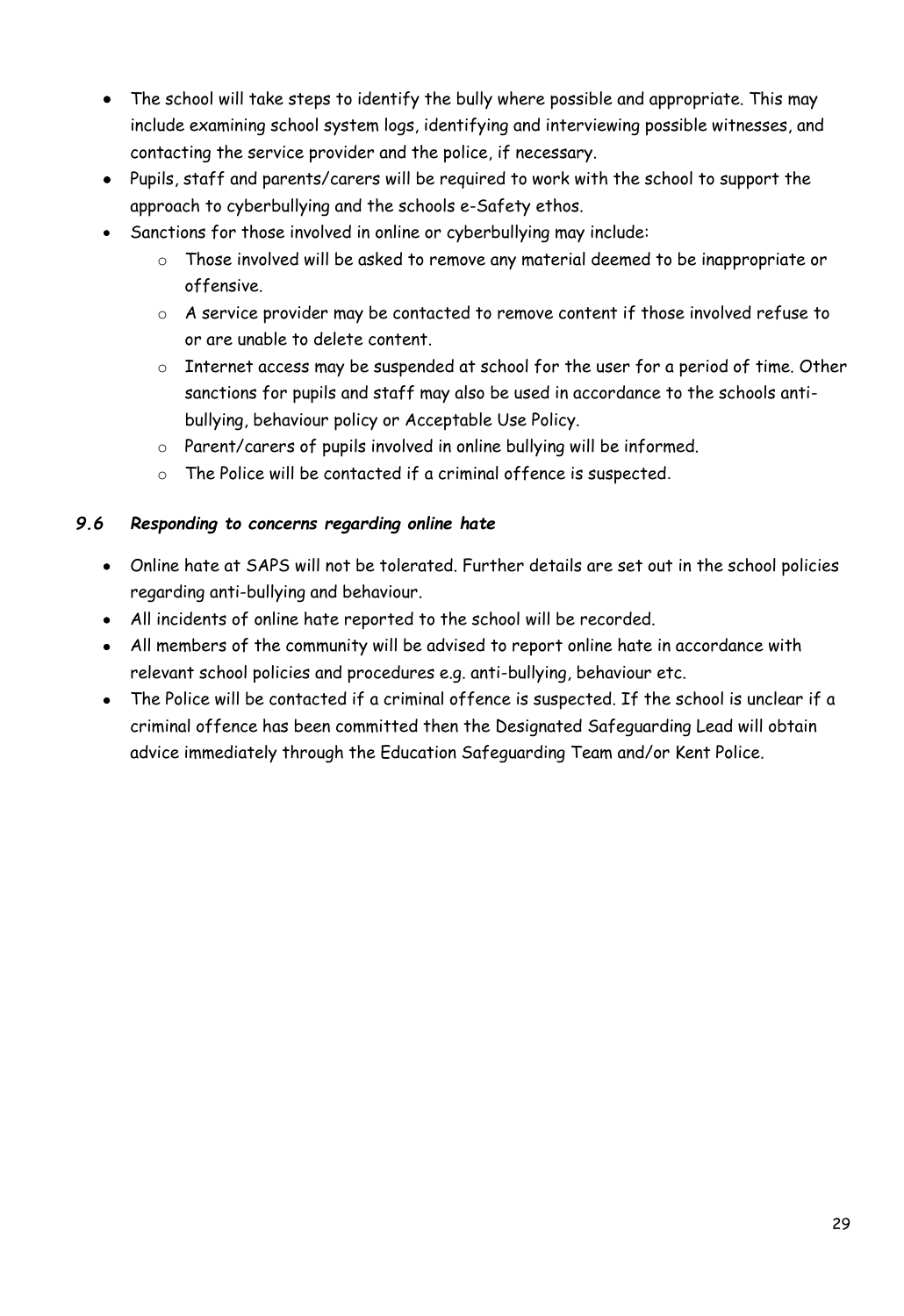#### *Appendix E*

## *Online Safety (e-Safety) Contacts and References*

#### *Kent Support and Guidance*

**Kent County Council's Education Safeguards Team**: [www.kelsi.org.uk/support-for-children-and-young-people/child-protection-and-safeguarding](http://www.kelsi.org.uk/support-for-children-and-young-people/child-protection-and-safeguarding)

#### **Kent Online Safety Support for Education Settings**

- Rebecca Avery, Education Safeguarding Adviser (Online Protection)
- Ashley Assiter, e-Safety Development Officer
- [esafetyofficer@kent.gov.uk](mailto:esafetyofficer@kent.gov.uk) Tel: 03000 415797

#### **Kent Police:**

#### [www.kent.police.uk](http://www.kent.police.uk/) or [www.kent.police.uk/internetsafety](http://www.kent.police.uk/internetsafety)

In an emergency (a life is in danger or a crime in progress) dial 999. For other non-urgent enquiries contact Kent Police via 101

**Kent Public Service Network (KPSN):** [www.kpsn.net](http://www.kpsn.net/)

**Kent Safeguarding Children Board (KSCB):** [www.kscb.org.uk](http://www.kscb.org.uk/)

**Kent e–Safety Blog**: [www.kentesafety.wordpress.com](http://www.kentesafety.wordpress.com/)

**EiS -** ICT Support for Schools and Kent Schools Broadband Service Desk**:** [www.eiskent.co.uk](http://www.eiskent.co.uk/)

## *National Links and Resources*

**Action Fraud:** [www.actionfraud.police.uk](http://www.actionfraud.police.uk/)

**BBC WebWise:** [www.bbc.co.uk/webwise](http://www.bbc.co.uk/webwise)

**CEOP (Child Exploitation and Online Protection Centre):** [www.ceop.police.uk](http://www.ceop.police.uk/)

**ChildLine:** [www.childline.org.uk](http://www.childline.org.uk/)

**Childnet:** [www.childnet.com](http://www.childnet.com/)

**Get Safe Online:** [www.getsafeonline.org](http://www.getsafeonline.org/)

**Internet Matters:** [www.internetmatters.org](http://www.internetmatters.org/)

**Internet Watch Foundation (IWF):** [www.iwf.org.uk](http://www.iwf.org.uk/)

**Lucy Faithfull Foundation:** [www.lucyfaithfull.org](http://www.lucyfaithfull.org/)

**Know the Net:** [www.knowthenet.org.uk](http://www.knowthenet.org.uk/)